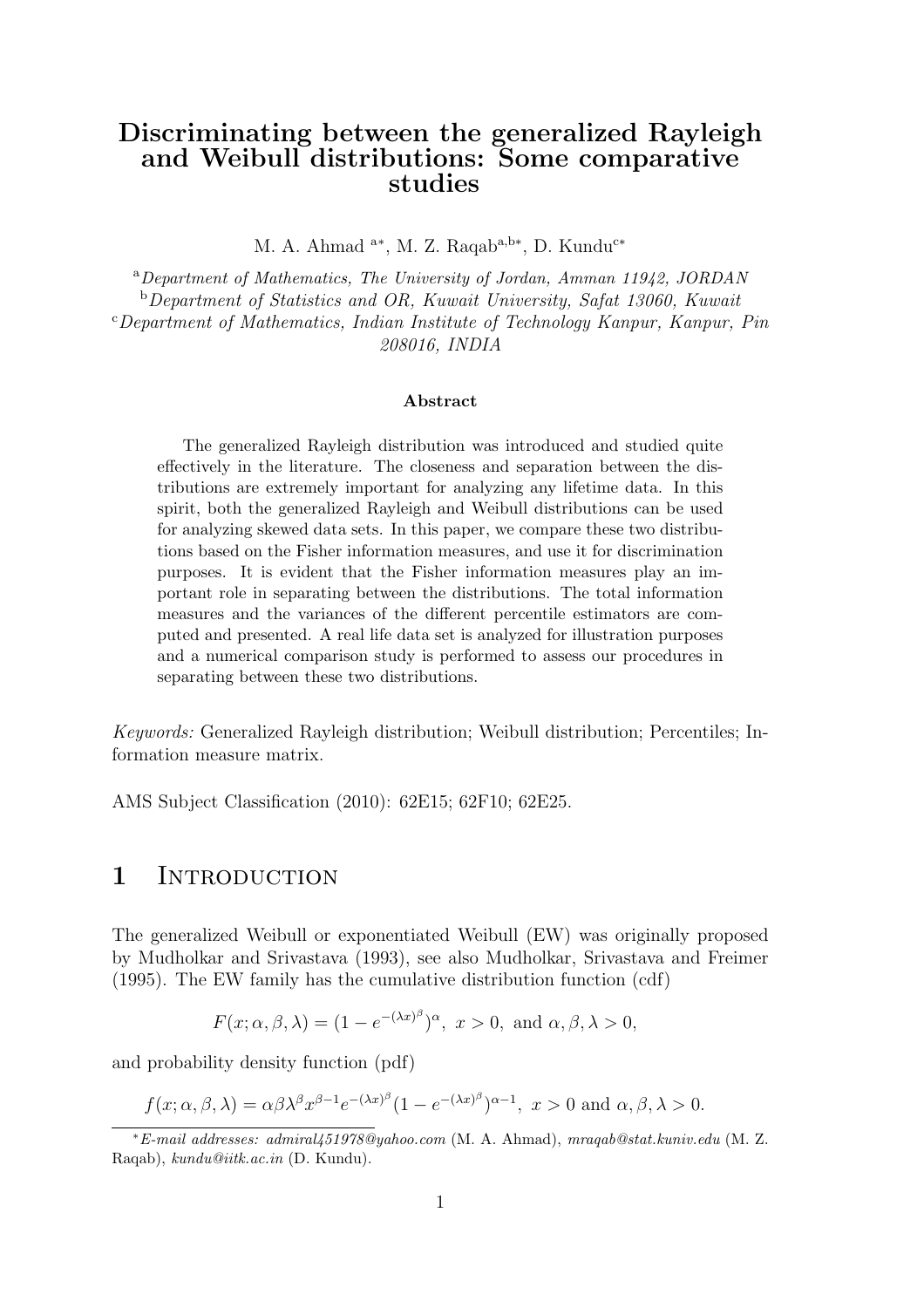Here  $\alpha$  and  $\beta$  are two shape parameters and  $\lambda$  is a scale parameter. It is observed that the EW family is a very flexible family and it can be used quite effectively for modelling skewed lifetime data. Several well known distributions like exponential  $(\alpha = 1, \beta = 1)$ , Weibull  $(\alpha = 1)$ , generalized Rayleigh (GR)  $(\beta = 2)$ , Rayleigh  $(\alpha = 1, \beta = 2)$  are particular cases of the EW distribution.

Among several other right skewed distributions, the GR and WE distributions are used quite often in analyzing lifetime skewed data. The WE distribution is one of the most popular distributions used for analyzing skewed lifetime data (See, for example, Johnson, Kotz and Balakrishnan (1995, Chapter 21)). It is widely applied in reliability engineering, failure analysis and radar systems to model the dispersion of the received signals level produced by some types of clutters. The cdf and pdf of a Weibull distribution are

$$
F_{WE}(x; \beta, \theta) = 1 - e^{-(\theta x)^{\beta}}, \ x > 0, \text{ and } \beta, \theta > 0,
$$
 (1)

and

$$
f_{WE}(x; \beta, \theta) = \beta \theta^{\beta} x^{\beta - 1} e^{-(\theta x)^{\beta}}, \ x > 0 \text{ and } \beta, \theta > 0,
$$
 (2)

respectively. Here  $\beta$  and  $\theta$  are the shape and scale parameters, respectively.

The two-parameter GR distribution was introduced by Surles and Padgett (2001). They observed that the GR distribution can be used quite effectively in modelling strength data and also modelling general lifetime data. It has several properties which are quite common to the two-parameter gamma and Weibull distributions. The distribution function and the density function of a GR distribution have closed forms. Due to this, it can be used very conveniently for analyzing censored data set also. Unlike, gamma and Weibull distributions it can have non-monotone hazard function, which can be very useful in many practical applications. The cdf and pdf of the two-parameter GR distribution are of the forms:

$$
F_{GR}(x; \alpha, \lambda) = (1 - e^{-(\lambda x)^2})^{\alpha}, \ x > 0, \text{and } \alpha, \lambda > 0,
$$
 (3)

and

$$
f_{GR}(x; \alpha, \lambda) = 2\alpha\lambda^2 x e^{-(\lambda x)^2} (1 - e^{-(\lambda x)^2})^{\alpha - 1}, \ x > 0 \text{ and } \alpha, \lambda > 0.
$$
 (4)

Here  $\alpha$  and  $\lambda$  are two shape and scale parameters, respectively. For further details about the distributional properties and statistical inference of this distribution, one may refer to Ahmad et al. (1997), Raqab and Kundu (2006), Kundu and Raqab (2005, 2007) and the references therein.

From now on, the GR distribution with shape and scale parameters  $\alpha$  and  $\lambda$ , respectively, will be denoted by  $GR(\alpha, \lambda)$  and the Weibull distribution with shape and scale parameters  $\beta$  and  $\theta$ , respectively will be denoted by  $WE(\beta, \theta)$ .

Now, let us consider the following problem. Let  $X_1, X_2, ..., X_n$  be a random sample from a GR or WE distribution and we wish to compare these two distributions in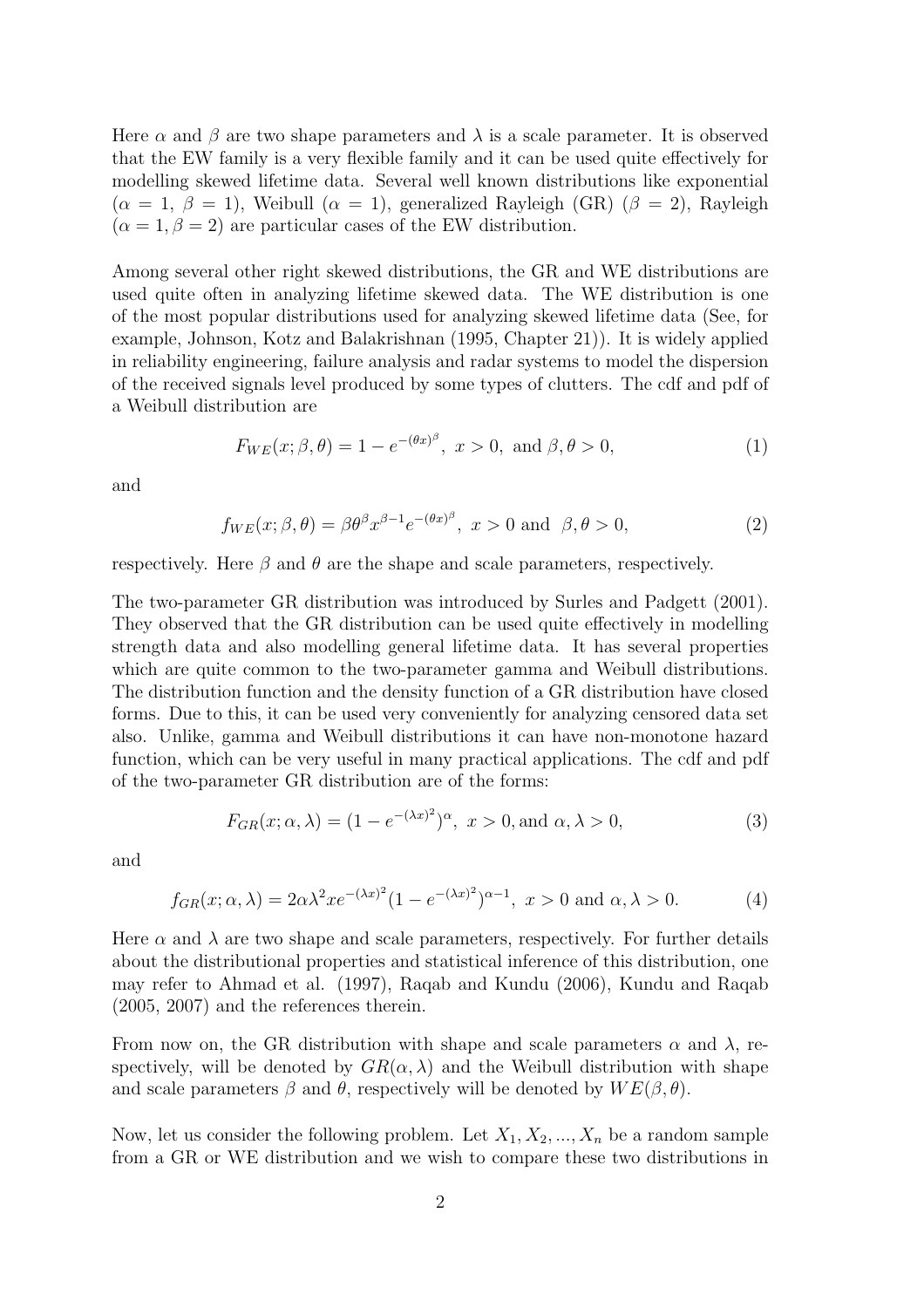terms of Fisher information (FI) measures. It may be mentioned that FI measure essentially describes the amount of information a data set has about the unknown parameters. It plays an important role in the estimation theory. It also serves in inference problems as well as in the interpretation of many physical processes. In this paper we compare the FI matrices of both distributions based on complete as well as censored samples. The total information measure is used to discriminate between the two distribution functions.

The rest of the paper is organized as follows. The FI matrices for complete and censored samples are presented in Sections 2 and 3, respectively. An illustrative example based on a real data set and the numerical comparisons between different discrimination procedures are presented in Section 4. Finally, we conclude the paper in Section 5.

#### 2 FI MEASURE FOR COMPLETE SAMPLE

In this section, we present the FI measures for the WE and GR distributions based on a complete data. Let us denote the FI matrices of WE and GR distributions as follows:

$$
I_W(\beta,\theta) = \begin{pmatrix} f_{11W} & f_{12W} \\ f_{21W} & f_{22W} \end{pmatrix} \text{ and } I_G(\beta,\theta) = \begin{pmatrix} f_{11G} & f_{12G} \\ f_{21G} & f_{22G} \end{pmatrix},
$$

where

$$
f_{11W} = \frac{1}{\beta^2} (\psi'(1) + \psi^2(2)), f_{12W} = f_{21W} = \frac{1}{\theta} (1 + \psi(1)), f_{22W} = \frac{\beta^2}{\theta^2},
$$

and

$$
f_{11G} = \frac{1}{\alpha^2}, \ f_{12G} = f_{21G} = \frac{2}{\lambda} \int_0^1 (1 + \alpha \ln x) \eta(x) x^{\alpha - 1} dx,
$$
  

$$
f_{22G} = \frac{4\alpha}{\lambda^2} \int_0^1 \eta^2(x) x^{\alpha - 1} dx,
$$

where  $\psi(x) = \Gamma'(x)/\Gamma(x)$  is the psi(or digamma) function and

$$
\eta(x) = 1 + \ln(1 - x) - (\alpha - 1) \left(\frac{1}{x} - 1\right) \ln(1 - x).
$$

We provide the numerical comparison of the two FI matrices based on two different criteria. One criterion is based on the total information measures of the corresponding FI matrices, as suggested by Gupta and Kundu (2006) along the line of the E-optimality in a design of experiment problem. Another related criterion is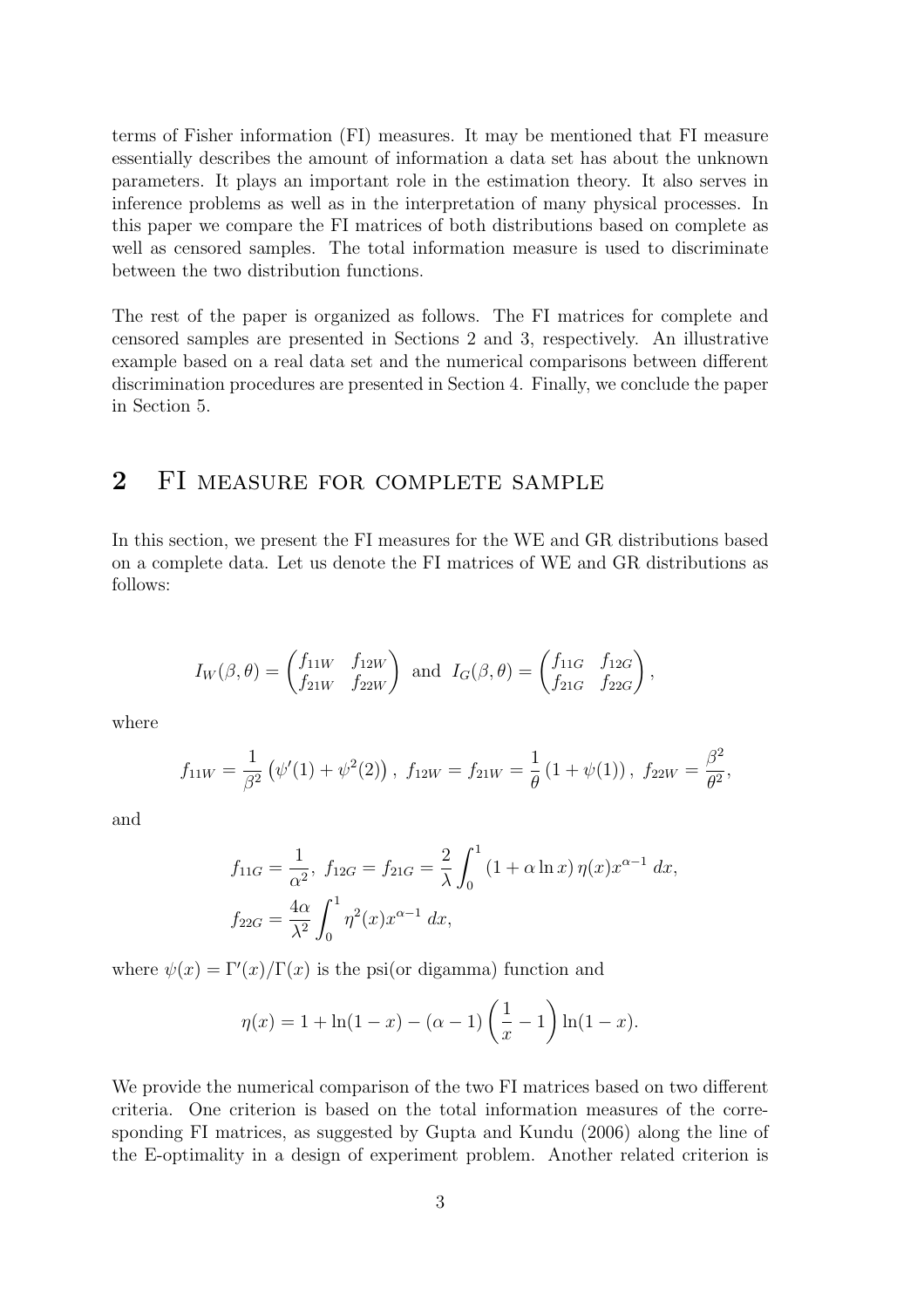| $\beta \downarrow$ | $\widetilde{\alpha}$ |        | TI(GR)  | TI(WE)  | TV(GR)  | TV(WE) |
|--------------------|----------------------|--------|---------|---------|---------|--------|
| 0.5                | 0.2522               | 0.3608 | 24.2579 | 7.5447  | 0.2185  | 4.5866 |
| 1.0                | 0.3543               | 0.4767 | 14.7338 | 2.8237  | 0.3512  | 1.7166 |
| 1.5                | 0.6397               | 0.7851 | 6.7794  | 3.0605  | 0.9505  | 1.8606 |
| 2.0                | 1.0000               | 1.0000 | 5.0000  | 4.4559  | 2.1402  | 2.7089 |
| 2.5                | 1.4465               | 1.1593 | 4.5811  | 6.54179 | 4.5837  | 3.9769 |
| 3.0                | 1.9931               | 1.2851 | 4.6190  | 9.2026  | 9.3861  | 5.5945 |
| 3.5                | 2.6563               | 1.3891 | 4.8530  | 12.3989 | 18.3675 | 7.5376 |
| 4.0                | 3.4553               | 1.4781 | 5.1859  | 16.1140 | 34.4757 | 9.7961 |

Table 1: The TI and TV of FI matrices of  $GR(\tilde{\alpha}, \tilde{\lambda})$  and  $WE(\beta, 1)$  for different  $\beta$ 

the sum of the asymptotic variances of the MLEs of the shape and scale parameters (see, for example, Alshunnar et al. (2010)). For comparison purposes, it is more appropriate to consider the total information (TI) and total variance (TV) measures of both the distributions at their closest values. Recently, Raqab(2013) obtained the misclassified GR parameters  $\tilde{\alpha}$  and  $\lambda$  for a given  $\beta$  so that  $GR(\tilde{\alpha}, \lambda)$  is closest to  $WE(\beta, 1)$  in terms of the Kullback-Leibler distance. Similarly, it is also obtained the miss-classified WE parameters  $\tilde{\beta}$  and  $\tilde{\theta}$  such that  $WE(\tilde{\beta}, \tilde{\theta})$  is closest to  $GR(\alpha, 1)$ .

Now we compute different information measures of the two distribution functions at their closest values. The total information measures as well as the total variances of  $GR(\tilde{\alpha}, \lambda)$  and  $WE(\beta, 1)$  are presented in Table 1. Similarly the corresponding values for  $WE(\beta, \theta)$  and  $GR(\alpha, 1)$  are also presented in Table 2. From Tables 1 and 2, it is quite interesting to observe that even if the two distribution functions are quite close to each other, the corresponding Fisher information measures can be quite different. From both tables, one can observe the variation of the trace and the total variances of FI matrices of GR and WE distributions. As the shape parameter increases, the absolute value of the difference between traces or between the variances is decreasing-increasing. That is, the absolute difference reaches the minimum difference at some shape parameter value and then starts increasing as  $\alpha$  or  $\beta$  increases. In fact, the minimum difference occurs at  $\beta = 2$  when the underlying distribution is WE or at  $\alpha = 1$  when the underlying distribution is GR. In these cases, both distributions are similar and consequently the trace and the total variance of FI matrices for both distributions are quite close. It is clear that as the value of  $\alpha$  (or  $\beta$ ) increases, the difference between the traces increases and the amount of information in the WE distribution becomes larger than the GR distribution. But the total variances of the GR distribution is larger than that of the WE distribution as  $\alpha$  (or  $\beta$ ) increases.

Generally, it is reasonable to adopt some function of the parameters of these distributions for comparison purposes. Here, we use the percentile function as one such function. Hence, we compare the asymptotic variances of the corresponding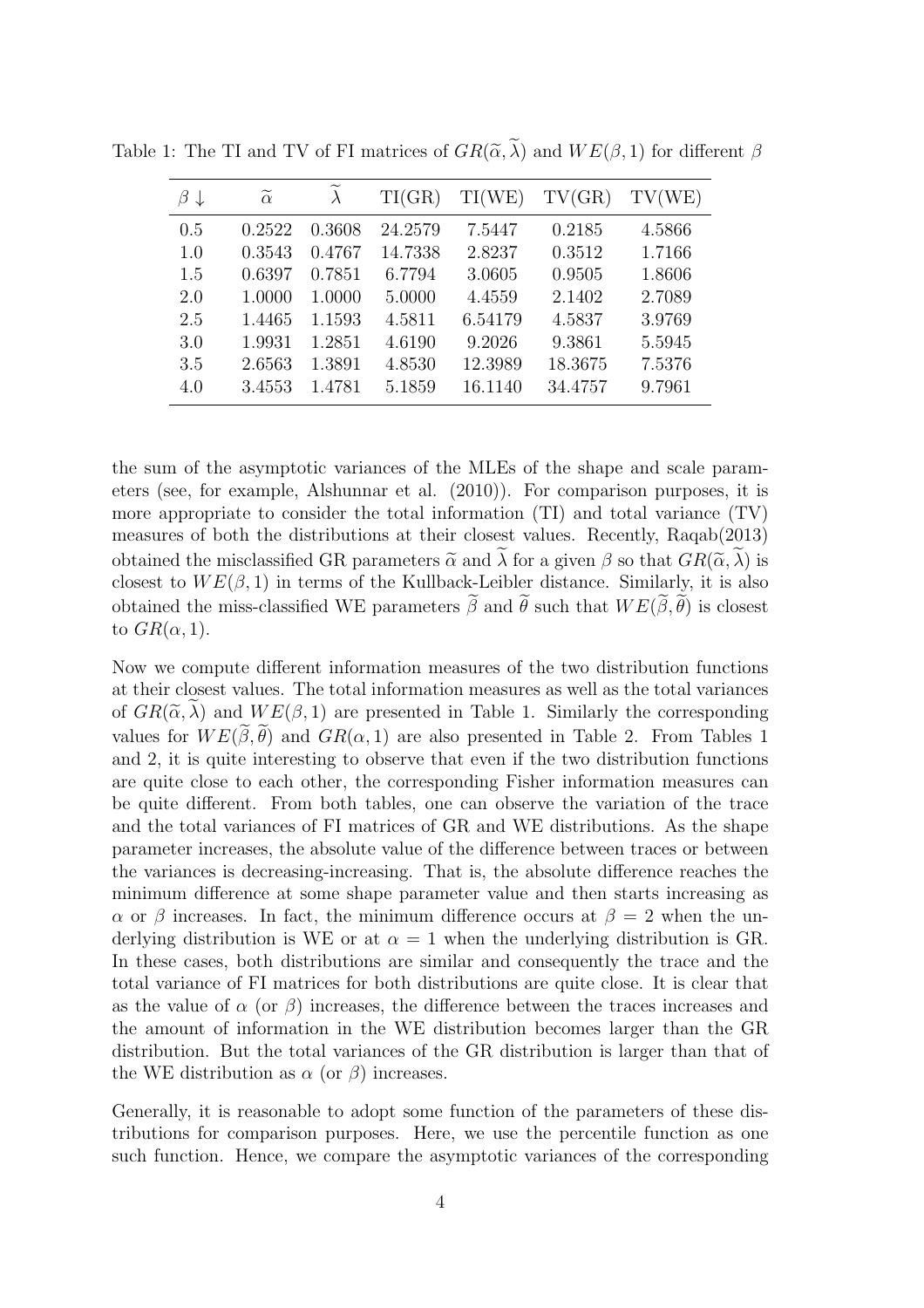| $\alpha \downarrow$ | ß      | $\widetilde{\theta}$ | TI(GR)  | TI(WE)  | TV(GR)  | TV(WE) |
|---------------------|--------|----------------------|---------|---------|---------|--------|
| 0.5                 | 1.3728 | 1.4483               | 6.1273  | 1.8661  | 1.0009  | 2.3797 |
| 1.0                 | 2.0000 | 1.0000               | 5.0000  | 4.4559  | 2.1402  | 2.7088 |
| 1.5                 | 2.4790 | 0.8520               | 6.1322  | 8.7627  | 4.8279  | 3.8669 |
| 2.0                 | 2.8348 | 0.7773               | 7.4829  | 13.5274 | 9.2584  | 4.9687 |
| 2.5                 | 3.1171 | 0.7298               | 8.8237  | 18.4317 | 15.6658 | 5.9680 |
| 3.0                 | 3.3508 | 0.6964               | 10.1111 | 23.3139 | 24.2667 | 6.8736 |
| 3.5                 | 3.5500 | 0.6712               | 11.3381 | 28.1186 | 35.2585 | 7.7010 |
| 4.0                 | 3.7235 | 0.6514               | 12.5069 | 32.8059 | 48.8223 | 8.4625 |

Table 2: The TI and TV of FI matrices of  $WE(\tilde{\beta}, \tilde{\theta})$  and  $GR(\alpha, 1)$  for different  $\alpha$ 

percentile estimators. The 100p-th percentiles  $(0 < p < 1)$  of the GR and WE distributions are obtained as

$$
P_{GR}(\alpha, \lambda) = \frac{1}{\lambda} \left( -\ln(1 - p^{1/\alpha}) \right)^{1/2}
$$
, and  $P_{WE}(\beta, \theta) = \frac{1}{\theta} \left( -\ln(1 - p) \right)^{1/\beta}$ .

Therefore the asymptotic variances of the 100p-th percentiles estimator of the GR and WE distributions are, respectively,

,

.

$$
Var_{GR}(p) = \begin{pmatrix} \frac{\partial P_{GR}}{\partial \alpha} & \frac{\partial P_{GR}}{\partial \lambda} \end{pmatrix} \begin{pmatrix} f_{11G} & f_{12G} \\ f_{21G} & f_{22G} \end{pmatrix}^{-1} \begin{pmatrix} \frac{\partial P_{GR}}{\partial \alpha} \\ \frac{\partial P_{GR}}{\partial \lambda} \end{pmatrix}
$$

and

$$
Var_{WE}(p) = \begin{pmatrix} \frac{\partial P_{WE}}{\partial \beta} & \frac{\partial P_{WE}}{\partial \theta} \end{pmatrix} \begin{pmatrix} f_{11W} & f_{12W} \\ f_{21W} & f_{22W} \end{pmatrix}^{-1} \begin{pmatrix} \frac{\partial P_{WE}}{\partial \beta} \\ \frac{\partial P_{WE}}{\partial \theta} \end{pmatrix}
$$

Now to compare the information measures of the two distributions, we propose to compare the average asymptotic variances of GR and WE distributions defined as follows:

$$
AV_{GR}(p) = \int_0^1 Var_{GR}(p) \, dp, \text{ and } AV_{WE}(p) = \int_0^1 Var_{WE}(p) \, dp.
$$

Under the GR and WE parent distributions, the average asymptotic variances over all percentiles are presented in Tables 3 and 4.

One can observe that from Table 3, the average asymptotic variance over all percentile estimators for both distributions are some how close when the shape parameter tends to be large and it has a significant difference when the shape parameter is getting small. Generally, while the average asymptotic variance of GR distribution is greater than that of the GR distribution under the WE parent, it becomes smaller under WE parent for large values of the shape parameter. It is not surprising to note that the shape parameter of the underlying distribution plays an important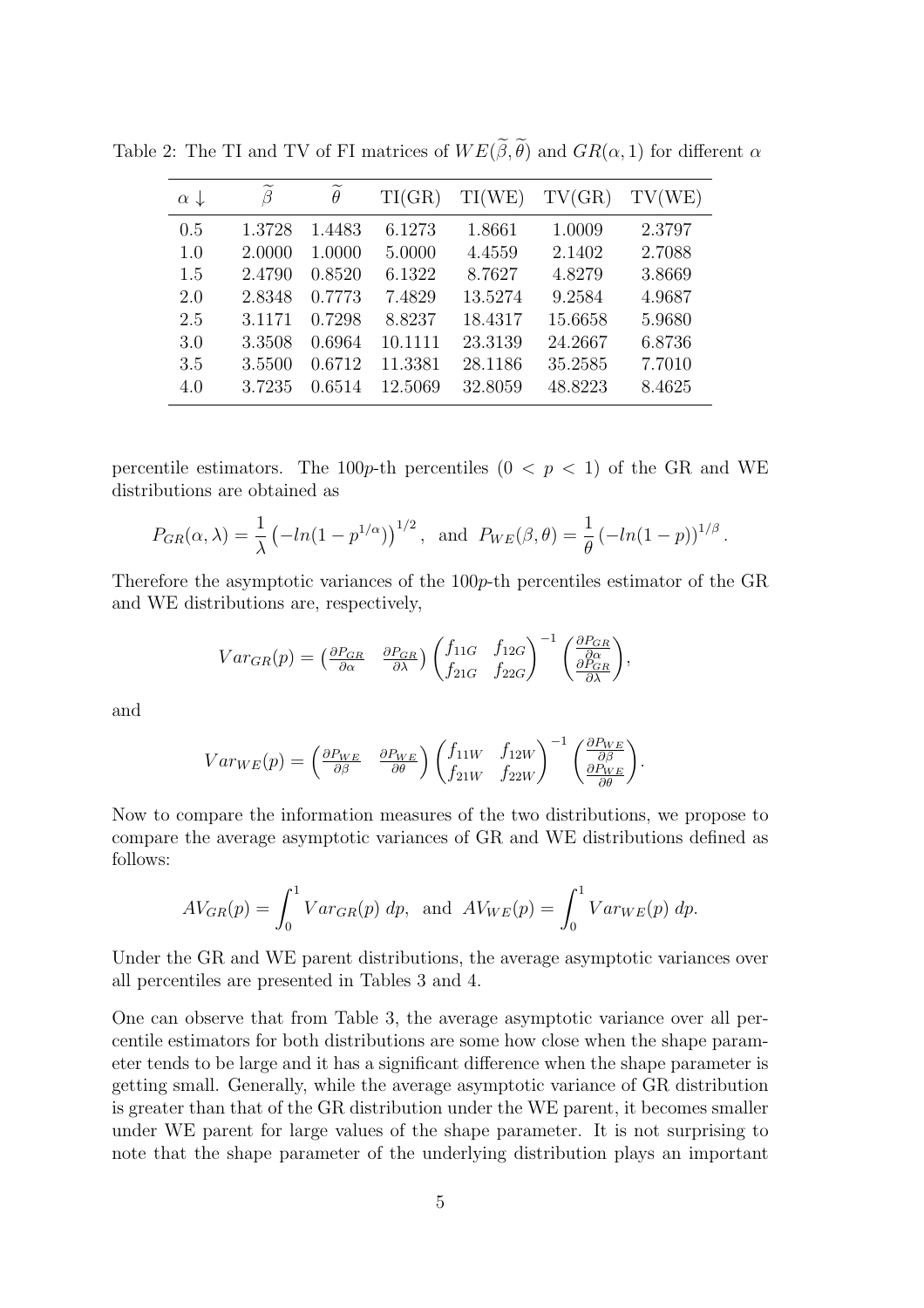|                                | GR parent |        | WE parent |        |
|--------------------------------|-----------|--------|-----------|--------|
| $\alpha$ or $\beta \downarrow$ | GR        | WЕ     | GR        | WЕ     |
| 0.5                            | 0.3523    | 0.4391 | 2.7901    | 3.9150 |
| 1.0                            | 0.3240    | 0.3480 | 1.5824    | 2.7842 |
| 1.5                            | 0.2995    | 0.3047 | 0.5588    | 0.7129 |
| 2.0                            | 0.2802    | 0.2823 | 0.3240    | 0.3480 |
| 2.5                            | 0.2648    | 0.2686 | 0.2246    | 0.2175 |
| 3.0                            | 0.2523    | 0.2588 | 0.1698    | 0.1535 |
| 3.5                            | 0.2419    | 0.2514 | 0.1351    | 0.1161 |
| 4.0                            | 0.2332    | 0.2454 | 0.1111    | 0.0919 |

Table 3: The average asymptotic variances over all percentile estimators under  $GR(\alpha, 1)$  and  $WE(\beta, 1)$ 

role in determining the information amount and then the respective variance available from each distribution. From the closeness and deviation between the two distributions shown in Table 3, it would be interesting to investigate how the the information measure or the average asymptotic variance over all percentile estimators discriminate between WE and GR distributions. The closeness and separation would make a follow-up discussion in Section 4.

## 3 FI measure for censored sample

In this section, we first provide the FI matrix for the GR distribution and then for the WE distribution based on censored samples. Let us denote the FI matrices for the middle part  $(T_1, T_2)$ , right censored at  $T_2$  and left censored at  $T_1$  for GR distribution by  $I_{MG}(\alpha, \lambda, T_1, T_2)$ ,  $I_{RG}(\alpha, \lambda, T_2)$  and  $I_{LG}(\alpha, \lambda, T_1)$ , respectively. Analogous notations can be given for the WE distribution. Therefore, the FI for complete sample or for fixed right censored (at time  $T_2$ ) sample or for fixed left censored (at time  $T_1$ ) sample with vector of parameters  $\boldsymbol{\theta}$  can be obtained as

$$
I_M(\boldsymbol{\theta};0,\infty), I_M(\boldsymbol{\theta};0,T_2) + I_R(\boldsymbol{\theta};T_2)
$$
 and  $I_M(\boldsymbol{\theta};T_1,\infty) + I_M(\boldsymbol{\theta};T_1)$ ,

respectively, by observing the fact that  $I_R(\theta; \infty) = 0$  and  $I_L(\theta; 0) = 0$ . The FI matrices for GR distribution based on censored data in terms of the parameters  $\alpha$ and  $\lambda$  are described in Theorems 1 and 2 given below. The proofs can be seen easily via differentiation techniques and straight-forward algebra.

**Theorem 1:** Let  $p_1 = F_{GR}(T_1)$  and  $p_2 = F_{GR}(T_2)$ . Then the FI matrices for the *GR distribution are obtained as follows:*

$$
I_{MG}(\alpha, \lambda, T_1, T_2) = \begin{pmatrix} a_{11G} & a_{12G} \\ a_{21G} & a_{22G} \end{pmatrix}, \quad I_{RG}(\alpha, \lambda, T_2) = \begin{pmatrix} b_{11G} & b_{12G} \\ b_{21G} & b_{22G} \end{pmatrix},
$$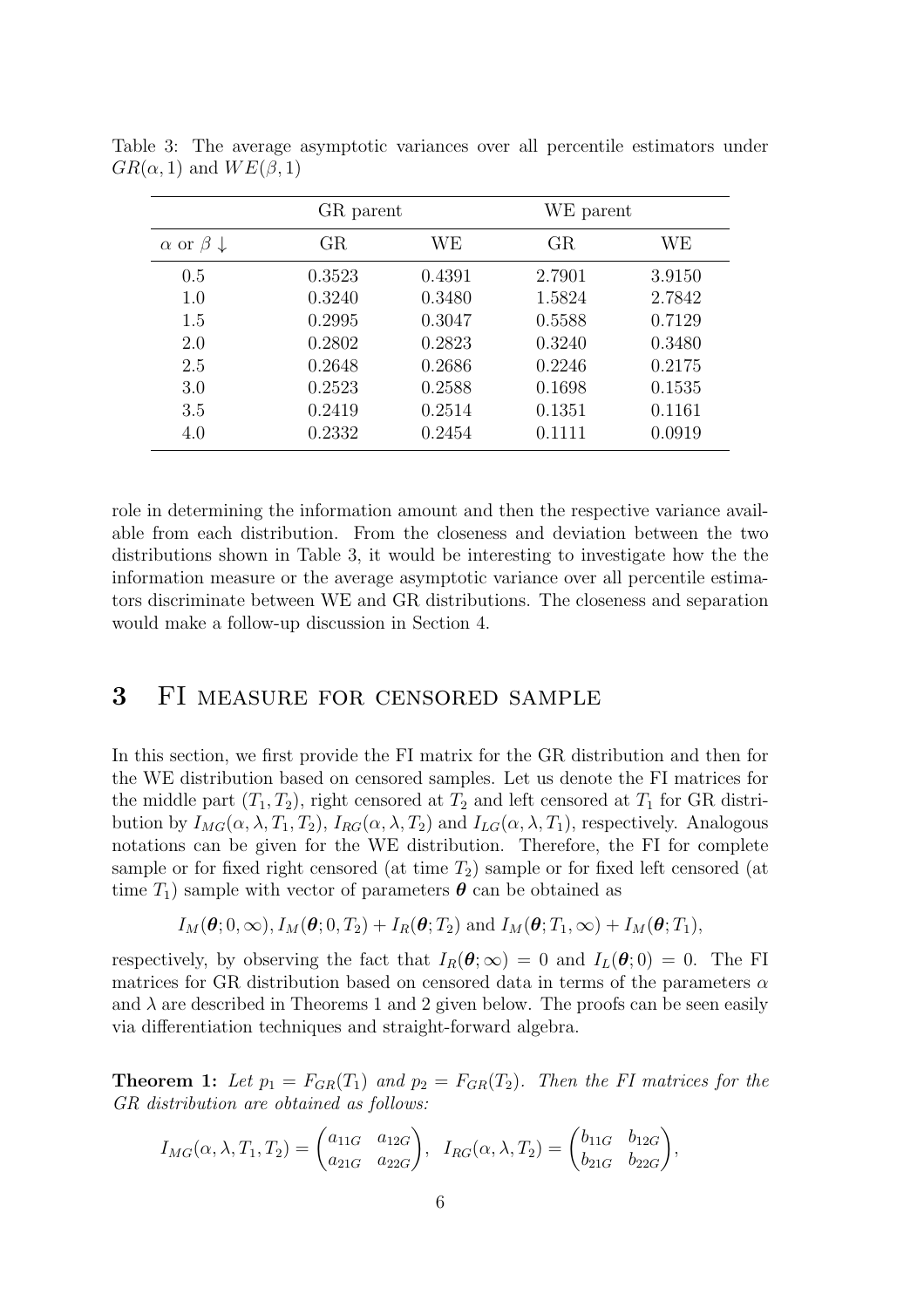$$
I_{LG}(\alpha, \lambda, T_1) = \begin{pmatrix} c_{11G} & c_{12G} \\ c_{21G} & c_{22G} \end{pmatrix},
$$

*where*

$$
a_{11G} = \frac{1}{\alpha^2} \int_{p_1}^{p_2} (1 + \ln y)^2 dy = \frac{1}{\alpha^2} \left[ p_2 \left( 1 + \ln^2 p_2 \right) - p_1 \left( 1 + \ln^2 p_1 \right) \right],
$$
  
\n
$$
a_{22G} = \frac{4\alpha}{\lambda^2} \int_{p_1^{1/\alpha}}^{p_2^{1/\alpha}} \eta^2(y) y^{\alpha - 1} dy,
$$
  
\n
$$
a_{12G} = a_{21G} = \frac{2}{\lambda} \int_{p_1^{1/\alpha}}^{p_2^{1/\alpha}} (1 + \alpha \ln y) \eta(y) y^{\alpha - 1} dy,
$$

$$
b_{11G} = \frac{p_2^2 (\ln p_2)^2}{\alpha^2 (1 - p_2)}, \ b_{22G} = \frac{4\alpha^2}{\lambda^2 (1 - p_2)} p_2^{\frac{2(\alpha - 1)}{\alpha}} \left(1 - p_2^{1/\alpha}\right)^2 \ln^2\left(1 - p_2^{1/\alpha}\right),
$$
  
\n
$$
b_{12G} = b_{21G} = \frac{2}{\lambda (1 - p_2)} p_2^{\frac{2\alpha - 1}{\alpha}} \ln p_2 \left(1 - p_2^{1/\alpha}\right) \left[-\ln\left(1 - p_2^{1/\alpha}\right)\right],
$$

$$
c_{11G} = \frac{p_1(\ln p_1)^2}{\alpha^2},
$$
  
\n
$$
c_{22G} = \frac{4\alpha^2}{\lambda^2} p_1^{(1-\frac{2}{\alpha})} \left(1 - p_1^{1/\alpha}\right)^2 \ln^2\left(1 - p_1^{1/\alpha}\right),
$$
  
\n
$$
c_{12G} = c_{21G} = \frac{2}{\lambda} p_1^{1-\frac{1}{\alpha}} \ln p_1 \left(1 - p_1^{1/\alpha}\right) \left[-\ln\left(1 - p_1^{1/\alpha}\right)\right].
$$

Proof: Taking the natural logarithm for  $(4)$ , we get

ln  $f_{GR}(x; \alpha, \lambda) = \ln 2 + \ln \alpha + 2 \ln \lambda + \ln x - \lambda^2 x^2 + (\alpha - 1) \ln(1 - e^{-(\lambda x)^2}).$  (5) Differentiating both sides of (5) with respect to  $\alpha$  and  $\lambda$ , respectively, we have

$$
\frac{\partial \ln f_{GR}(x; \alpha, \lambda)}{\partial \alpha} = \frac{1}{\alpha} + \ln(1 - e^{-(\lambda x)^2}),
$$

and

$$
\frac{\partial \ln f_{GR}(x; \alpha, \lambda)}{\partial \lambda} = \frac{2}{\lambda} - 2\lambda x^2 + (\alpha - 1) \frac{2\lambda x^2 e^{-(\lambda x)^2}}{1 - e^{-(\lambda x)^2}}.
$$

Then

$$
a_{11G} = \int_{T_1}^{T_2} \left( \frac{\partial \ln f_{GR}(x; \alpha, \lambda)}{\partial \alpha} \right)^2 f_{GR}(x; \alpha, \lambda) dx,
$$

and

$$
a_{22G} = \int_{T_1}^{T_2} \left( \frac{\partial \ln f_{GR}(x; \alpha, \lambda)}{\partial \lambda} \right)^2 f_{GR}(x; \alpha, \lambda) dx.
$$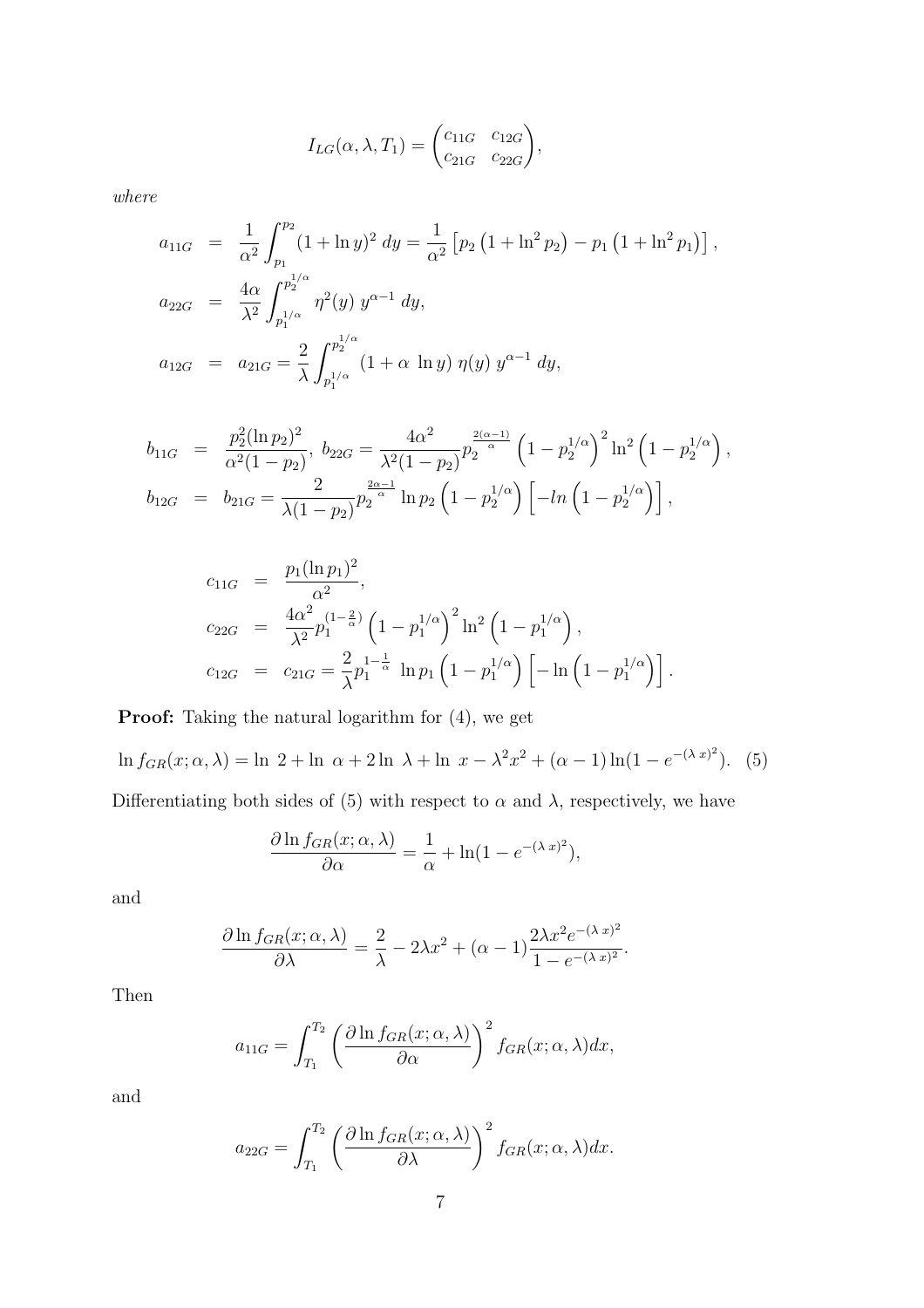On simplifications,  $a_{11G}$  and  $a_{22G}$  can be represented as

$$
a_{11G} = \frac{1}{\alpha^2} \int_{p_1}^{p_2} (1 + \ln y)^2 dy,
$$

and

$$
a_{22G} = \frac{4\alpha}{\lambda^2} \int_{p_1^{1/\alpha}}^{p_2^{1/\alpha}} \eta^2(y) y^{\alpha - 1} dy.
$$

Arguments similar to the above techniques, we also conclude the exact expression of  $a_{12G}$ . Now, consider the survival function of the GR distribution,

$$
\bar{F}_{GR}(x; \alpha, \lambda) = 1 - (1 - e^{-(\lambda x)^2})^{\alpha}.
$$
\n
$$
(6)
$$

Differentiating both sides of (6) with respect to  $\alpha$  and  $\lambda$ , respectively, we obtain

$$
\frac{\partial \bar{F}_{GR}(x;\alpha,\lambda)}{\partial \alpha} = -(1 - e^{-(\lambda x)^2})^{\alpha} \ln(1 - e^{-(\lambda x)^2}),
$$

and

$$
\frac{\partial \bar{F}_{GR}(x;\alpha,\lambda)}{\partial \lambda} = -2\alpha \lambda x^2 e^{-(\lambda x)^2} (1 - e^{-(\lambda x)^2})^{\alpha - 1}.
$$

Therefore

$$
b_{11G} = \frac{1}{\bar{F}_{GR}(T_2; \alpha, \lambda)} \left( \frac{\partial \bar{F}_{GR}(T_2; \alpha, \lambda)}{\partial \alpha} \right)^2,
$$
  

$$
b_{22G} = \frac{1}{\bar{F}_{GR}(T_2; \alpha, \lambda)} \left( \frac{\partial \bar{F}_{GR}(T_2; \alpha, \lambda)}{\partial \lambda} \right)^2,
$$

and

$$
b_{12G} = \frac{1}{\bar{F}_{GR}(T_2; \alpha, \lambda)} \left( \frac{\partial \bar{F}_{GR}(T_2; \alpha, \lambda)}{\partial \alpha} \right) \left( \frac{\partial \bar{F}_{GR}(T_2; \alpha, \lambda)}{\partial \lambda} \right),
$$

which leads to the exact expressions of  $b_{11G}$ ,  $b_{22G}$  and  $b_{12G}$  in Theorem 1. For the left censoring at  $T_1$ , we just replace  $\bar{F}(x; \alpha, \lambda)$  appeared in  $b_{ij}$ 's by  $F(x; \alpha, \lambda)$  and then the exact expressions of  $c_{11G}$ ,  $c_{22G}$  and  $c_{12G}$  follow readily.  $\nabla$ 

Based on the hazard rate  $h(x) = f(x)/(1-F(x))$ , the FI matrix for censored sample can be expressed as follows:

$$
I_W(\boldsymbol{\theta}, T_1, T_2) = \begin{pmatrix} a_{11} & a_{12} \\ a_{21} & a_{22} \end{pmatrix},
$$

where

$$
a_{ij} = \int_{T_1}^{T_2} \left( \frac{\partial}{\partial \theta_i} \ln h(x, \theta) \right) \left( \frac{\partial}{\partial \theta_j} \ln h(x, \theta) \right) dx.
$$

This turns out that the FI matrix of  $WE(\beta, \theta)$  can be displayed in the following theorem.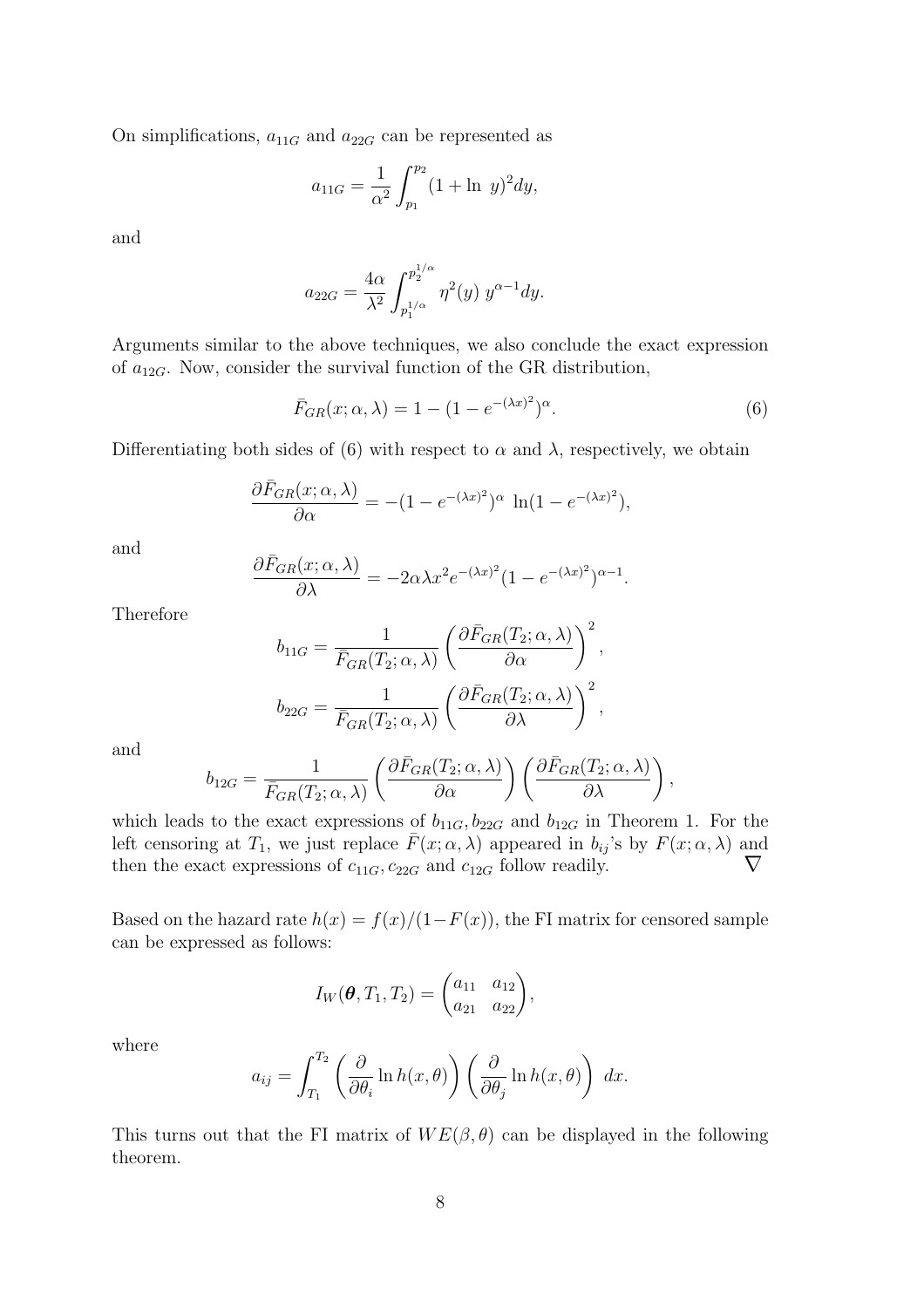**Theorem 2:** Let  $p_1 = F_{WE}(T_1)$  and  $p_2 = F_{WE}(T_2)$ . Then the FI matrix of the WE *distribution for censored sample is obtained as follows:*

$$
I_W(\alpha, \lambda, T_1, T_2) = \begin{pmatrix} a_{11W} & a_{12W} \\ a_{21W} & a_{22W} \end{pmatrix},
$$

*where*

$$
a_{11W} = \frac{1}{\beta^2} \int_{-\ln(1-p_1)}^{-\ln(1-p_2)} (1 + \ln u)^2 e^{-u} du, \ \ a_{22W} = \frac{\beta^2}{\theta^2} (p_2 - p_1),
$$

*and*

$$
a_{12W} = a_{21W} = \frac{1}{\theta} \int_{-\ln(1-p_1)}^{-\ln(1-p_2)} (1 + \ln u)e^{-u} du.
$$

The values of the TI and TV of GR and WE distributions for censored data are computed for three different censoring schemes, precisely:

- scheme I:  $p_1 = 0, p_2 = 0.75$
- scheme II:  $p_1 = 0.15, p_2 = 0.90$
- scheme III:  $p_1 = 0.25, p_2 = 1$

These schemes represent left censored, interval censored and right censored, respectively. The results are presented in Table 4 and Table 5 when the data come from  $GR(\alpha, 1)$  and  $WE(\beta, 1)$ , respectively. From both tables, the WE is preferred distribution in terms of TI's and TV's when the shape parameter ( $\alpha$  or  $\beta$ ) exceeds the point where both distributions are closest to each other. For example, under GR parent, the TI's of WE distribution exceed the ones of GR distribution when  $\alpha > 1$ while under WE parent, the TI's of WE are superior when  $\beta > 2$ . For  $\alpha \leq 1$  or  $\beta \leq 2$ , this observation is reversed. It is also noticed that the TI's for the GR distribution based on the right censored exceed the TI's based on the left censored in most cases considered. This means that the loss of information becomes higher due to missing data at the beginning. For WE distribution, the Fisher information under right censored data is similar to the one under left censored data and deviations between both TI's vanish as the shape parameter  $\beta$  gets large. The information for WE distribution competes the information for GR distribution when the interval censored data are available for  $\alpha > 1$  or  $\beta > 2$ . This feature is also assured in the sense of the total variance. It can be checked that the TV's for WE distribution become smaller than those for GR distribution as the shape parameter increases.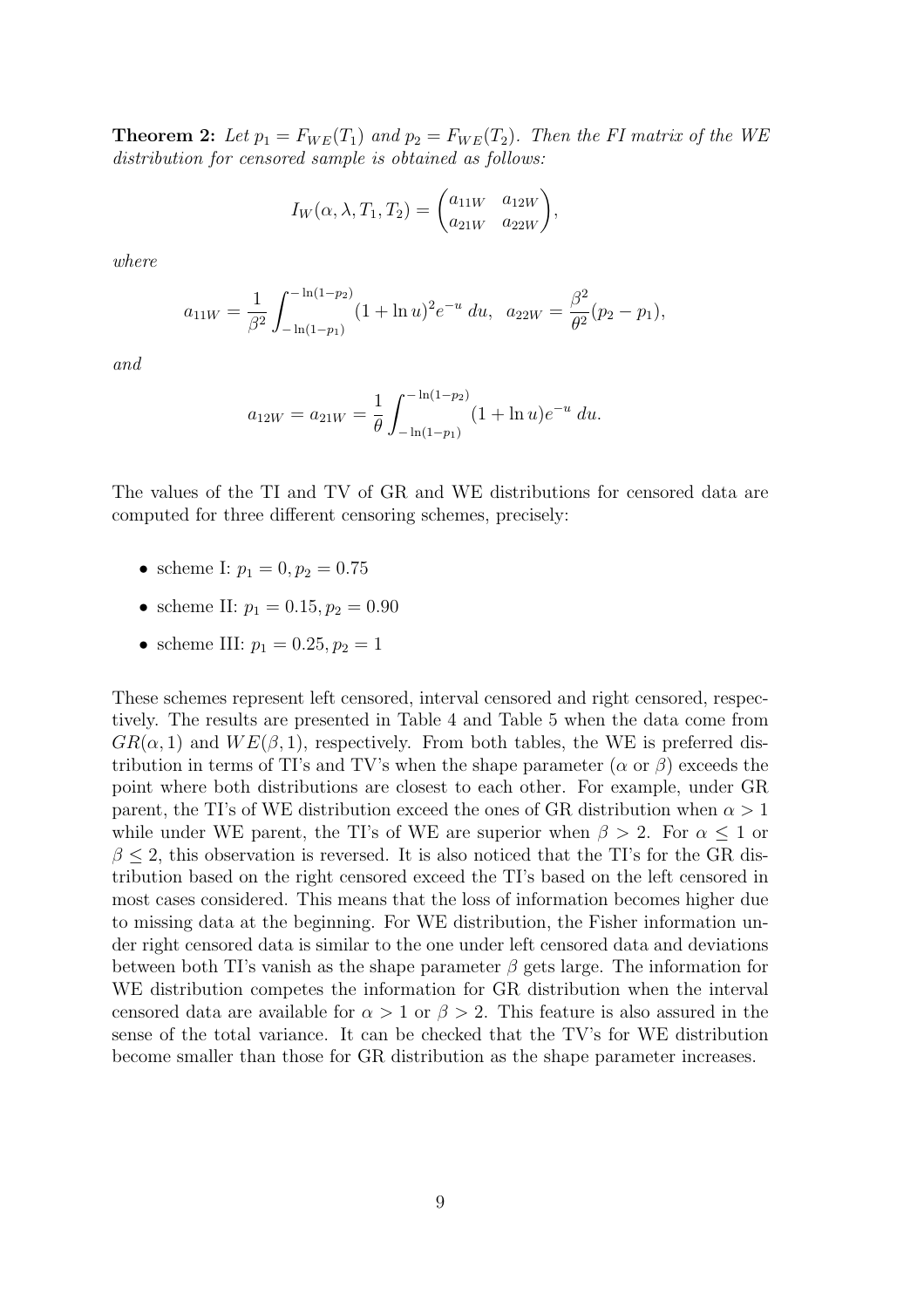| $\alpha \downarrow$ | $\widetilde{\beta}$ | $\widetilde{\theta}$ | scheme        | TI(GR)  | TI(WE)  | TV(GR)   | TV(WE)  |
|---------------------|---------------------|----------------------|---------------|---------|---------|----------|---------|
| 0.5                 | 1.3728              | 1.4483               | $\rm I$       | 5.3291  | 11.1946 | 1.7022   | 3.40768 |
|                     |                     |                      | $\mathbf{II}$ | 1.2790  | 1.0333  | 4.9683   | 7.9623  |
|                     |                     |                      | III           | 5.1271  | 1.2687  | 1.2733   | 9.6923  |
|                     |                     |                      |               |         |         |          |         |
| 1.0                 | $2.0000\,$          | 1.0000               | $\rm I$       | 3.9983  | 3.2454  | 2.8139   | 4.4134  |
|                     |                     |                      | $\mathbf{II}$ | 1.1892  | 3.1694  | 10.2396  | 11.6427 |
|                     |                     |                      | III           | 4.7431  | 3.2803  | 3.3381   | 11.9467 |
|                     |                     |                      |               |         |         |          |         |
| 1.5                 | 2.4790              | 0.8520               | $\rm I$       | 5.0135  | 6.5091  | 6.0709   | 6.4255  |
|                     |                     |                      | $\rm II$      | 1.6004  | 6.4597  | 24.1318  | 17.2255 |
|                     |                     |                      | III           | 5.9936  | 6.5319  | 8.1248   | 17.2680 |
|                     |                     |                      |               |         |         |          |         |
| 2.0                 | 2.8348              | 0.7773               | $\rm I$       | 6.28345 | 10.0975 | 11.5273  | 8.2965  |
|                     |                     |                      | $\rm II$      | 2.0456  | 10.0597 | 47.4047  | 22.3277 |
|                     |                     |                      | III           | 7.3592  | 10.1149 | 16.1682  | 22.2575 |
| 2.5                 | 3.1171              | 0.7298               | $\rm I$       | 7.5631  | 13.7832 | 19.4452  | 9.9830  |
|                     |                     |                      | $\rm II$      | 2.47382 | 13.7519 | 81.2632  | 26.9062 |
|                     |                     |                      | III           | 8.6787  | 13.7976 | 27.9811  | 26.7639 |
|                     |                     |                      |               |         |         |          |         |
| 3.0                 | 3.3508              | 0.6964               | $\rm I$       | 8.8015  | 17.4511 | 30.0834  | 11.5092 |
|                     |                     |                      | $\rm II$      | 2.8775  | 17.4240 | 126.8180 | 31.0418 |
|                     |                     |                      | III           | 9.9271  | 17.4635 | 44.0203  | 30.8452 |
|                     |                     |                      |               |         |         |          |         |
| $3.5\,$             | 3.5500              | 0.6712               | $\bf I$       | 9.9879  | 21.0583 | 43.6819  | 12.9013 |
|                     |                     |                      | $\mathbf{II}$ | 3.2569  | 21.0342 | 185.0730 | 34.8106 |
|                     |                     |                      | III           | 11.1047 | 21.0694 | 64.6955  | 34.5696 |
|                     |                     |                      |               |         |         |          |         |
| 4.0                 | 3.7235              | 0.6514               | $\bf I$       | 11.1219 | 24.5766 | 60.4614  | 14.1815 |
|                     |                     |                      | $\rm II$      | 3.6143  | 24.5546 | 256.9360 | 38.2746 |
|                     |                     |                      | III           | 12.2175 | 24.5866 | 90.3790  | 37.9956 |

Table 4: The TI and TV of FI matrices of  $WE(\tilde{\beta}, \tilde{\theta})$  and  $GR(\alpha, 1)$  for different censoring schemes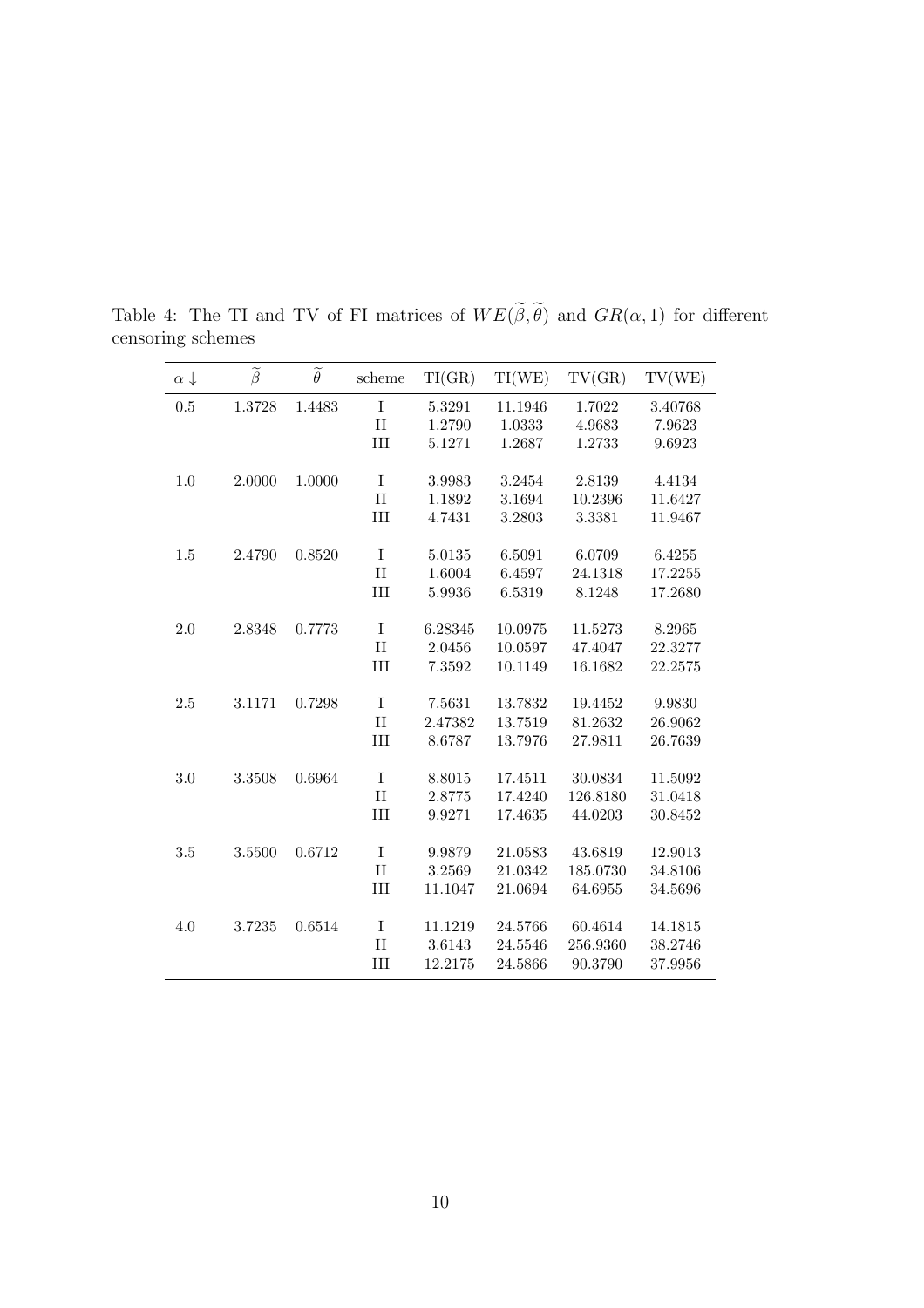| $\beta \downarrow$ | $\widetilde{\alpha}$ | $\widetilde{\lambda}$ | scheme      | TI(GR)  | TI(WE)  | TV(GR)   | TV(WE)  |
|--------------------|----------------------|-----------------------|-------------|---------|---------|----------|---------|
| 0.5                | 0.2522               | 0.3608                | $\rm I$     | 24.9965 | 4.1134  | 0.5078   | 5.5938  |
|                    |                      |                       | $\rm II$    | 7.1451  | 2.8974  | 1.7654   | 10.6436 |
|                    |                      |                       | III         | 36.4421 | 4.6720  | 0.5756   | 17.0153 |
|                    |                      |                       |             |         |         |          |         |
| 1.0                | 0.3543               | 0.4767                | $\rm I$     | 11.6968 | 1.7315  | 0.6181   | 2.3546  |
|                    |                      |                       | $\rm II$    | 2.7985  | 1.4275  | 1.8350   | 5.2439  |
|                    |                      |                       | III         | 12.7421 | 1.8711  | 0.4466   | 6.8146  |
|                    |                      |                       |             |         |         |          |         |
| 1.5                | 0.6397               | 0.7851                | $\rm I$     | 5.3700  | 2.1237  | 1.3698   | 2.8880  |
|                    |                      |                       | $\rm II$    | 1.4445  | 1.9886  | 4.4661   | 7.3052  |
|                    |                      |                       | III         | 6.1670  | 2.1858  | 1.3503   | 7.9606  |
|                    |                      |                       |             |         |         |          |         |
| 2.0                | 1.0000               | 1.0000                | $\rm I$     | 3.9983  | 3.2454  | 2.8139   | 4.4134  |
|                    |                      |                       | $\rm II$    | 1.1892  | 3.1694  | 10.2396  | 11.6427 |
|                    |                      |                       | III         | 4.7431  | 3.2803  | 3.33807  | 11.9467 |
| 2.5                | 1.4465               | 1.1593                | $\rm I$     | 3.7562  | 4.8445  | 5.8105   | 6.5881  |
|                    |                      |                       | $\rm II$    | 1.1824  | 4.7959  | 22.7364  | 17.6178 |
|                    |                      |                       | III         | 4.4433  | 4.8669  | 7.6240   | 17.7251 |
|                    |                      |                       |             |         |         |          |         |
| 3.0                | 1.9931               | 1.2851                | $\rm I$     | 3.8931  | 6.8591  | 11.7347  | 9.3276  |
|                    |                      |                       | $\rm II$    | 1.2568  | 6.8253  | 47.8464  | 25.0728 |
|                    |                      |                       | III         | 4.5193  | 6.8746  | 16.3013  | 25.0371 |
|                    |                      |                       |             |         |         |          |         |
| $3.5\,$            | 2.6563               | 1.3891                | $\rm I$     | 4.1911  | 9.2676  | 22.8382  | 12.603  |
|                    |                      |                       | $\rm II$    | 1.36389 | 9.2428  | 95.2475  | 33.9536 |
|                    |                      |                       | III         | 4.7552  | 9.2790  | 32.8748  | 33.7941 |
|                    |                      |                       |             |         |         |          |         |
| 4.0                | 3.4553               | 1.4781                | $\mathbf I$ | 4.5694  | 12.0613 | 42.7642  | 16.4022 |
|                    |                      |                       | П           | 1.4856  | 12.0423 | 180.5390 | 44.2378 |
|                    |                      |                       | III         | 5.0699  | 12.0701 | 63.0723  | 43.9591 |

Table 5: The TI and TV of FI matrices of  $GR(\tilde{\alpha}, \tilde{\beta})$  and  $WE(\beta, 1)$  for different censoring schemes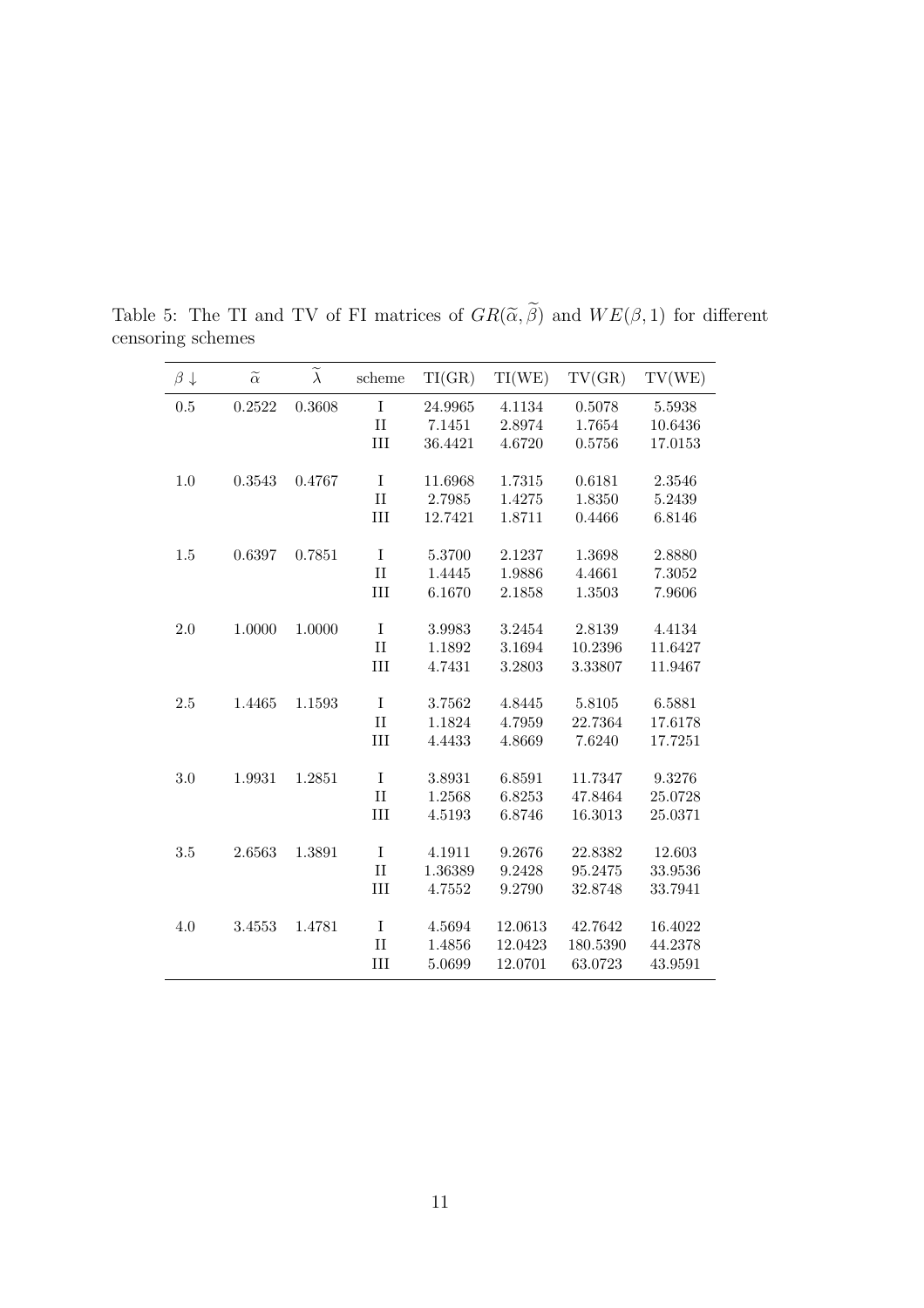## 4 Illustrative Example and Comparison

#### 4.1 ILLUSTRATIVE EXAMPLE

In this section, based on a real data set we explain how the different concepts proposed here works in practice. The data set represents the the total seasonal annual rainfall (in inches) appeared at Los Angeles Civic Center during the last 28 years, from 1985 to 2012. The data set is already available on the Los Angeles Civic Website: http://www.laalmanac.com/ weather/we13.htm. For easy reference we present the data set below.

Data Set:

12.82, 17.86, 7.66, 12.48, 8.08, 7.35, 11.99, 21.00, 27.36, 8.11, 24.35, 12.44, 12.40, 31.01, 9.09, 11.57, 17.94, 4.42, 16.42, 9.25, 37.96, 13.19, 3.21, 13.53, 9.08, 16.36, 20.20, 8.69.

Before progressing further we compute some basic statistics of this data set. The mean, variance and the coefficient of skewness are 14.49, 62.59 and 1.203, respectively. Since the data is positively skewed, the GR and WE models may be used to analyze this data set. Recently Raqab (2013) has assessed the goodness of fit of the GR and WE distributions to the seasonal annual rainfall from 1985 to 2009 and it provides a good fit. Adding three more observations, it is observed that both the distributions fit the data reasonably well.

For this new data set, the MLEs of the unknown parameters become  $\hat{\alpha} = 1.0839, \lambda =$  $0.0622, \hat{\beta} = 1.9584$ , and  $\hat{\theta} = 0.0609$ . The Kolmogorov-Smirnov (K-S) distance between the empirical distribution function and the fitted GR  $(K - S = 0.1634, p$  $value = 0.4430$  and fitted Weibull  $(K - S = 0.1472, p-value = 0.5785)$ . Although both the distributions fit the data reasonably well but Weibull is the preferred one. The empirical survival function and the two fitted survival functions are presented in Figure 1. The computer program codes used for all the numerical computations in this paper are available on the website: http://eacademic.ju.edu.jo/mraqab.

The log-likelihood values corresponds to GR and WE distributions are −94.69 and −94.73. Therefore, the ratio of maximized likelihood (RML) is

$$
T_n = Log L(\hat{\alpha}, \hat{\lambda}) - L(\hat{\beta}, \hat{\theta}) = -94.69 + 94.73 \approx 0.
$$

This turns out that both distributions are very similar in terms of the RML criterion. The estimated Fisher information matrices for the GR and WE models are, respectively,

$$
I_G(\hat{\alpha}, \hat{\lambda}) = \begin{pmatrix} 0.8512 & -20.2103 \\ -20.2103 & 1110.08 \end{pmatrix}, \text{ and } I_W(\hat{\beta}, \hat{\theta}) = \begin{pmatrix} 0.4755 & 6.9423 \\ 6.9423 & 1034.11 \end{pmatrix}.
$$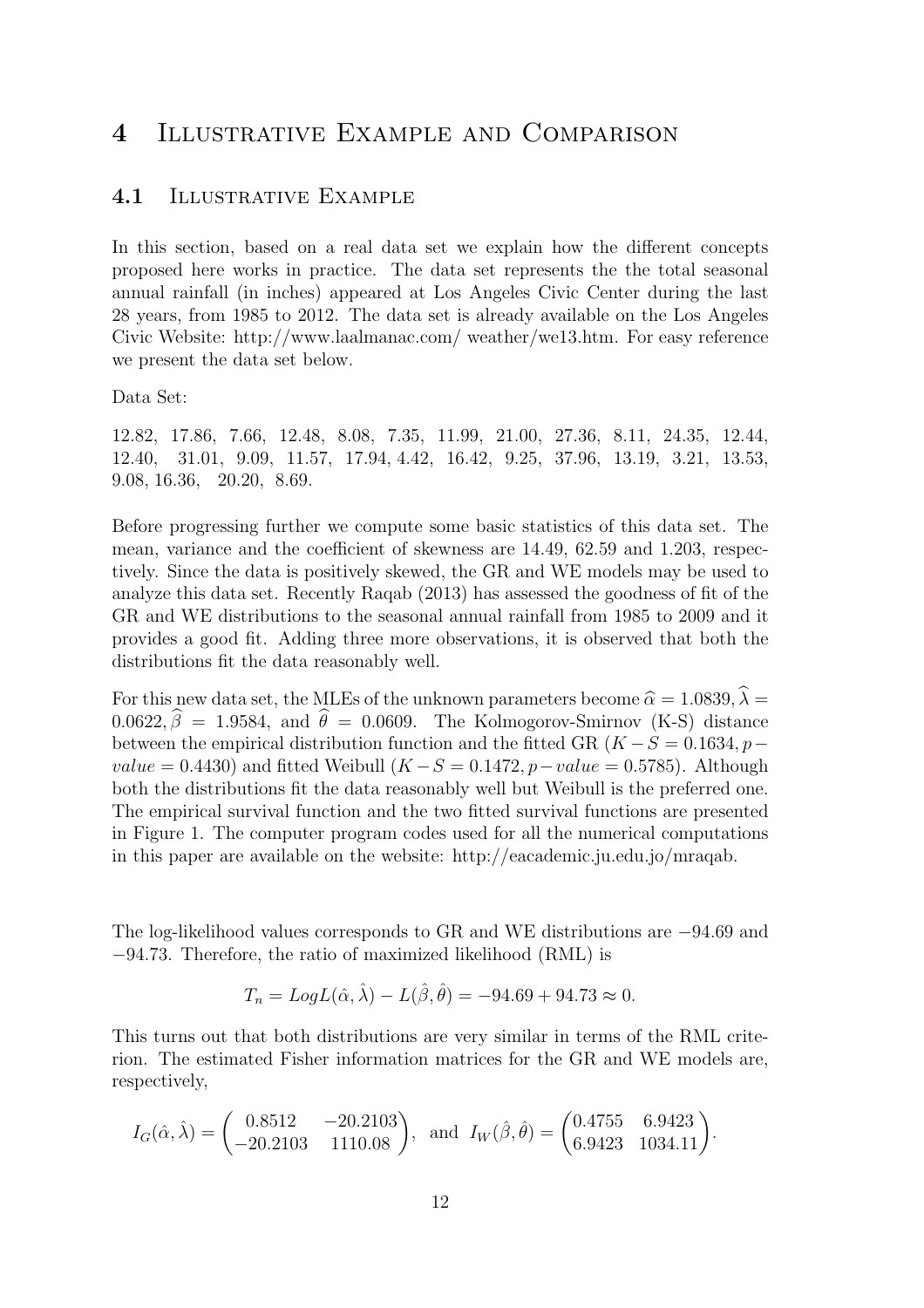

Figure 1: Empirical and fitted survival functions.

The total information measures and the total variance are as follows:

$$
TI_G = 1110.9312, \; TI_W = 1034.5855, \; TV_G = 2.0710, \; TV_W = 2.3327.
$$

Further, the average asymptotic variance over all percentile estimators for both distributions are  $AV_{GR} = 82.5795$ ,  $AV_W = 98.404$ . This concludes that the average asymptotic variance of the percentile estimators for GR distribution is smaller than that of the Weibull distribution. Another point can be considered here is the differences between the variances of the MLEs of shape and scale parameters marginally. For example, the asymptotic variances of MLEs of the shape parameters are  $Var(\hat{\alpha}) = 2.0694, Var(\hat{\beta}) = 2.3316$ , while the asymptotic variances of MLEs of the scale parameters are  $Var(\widehat{\lambda}) = 0.0016, Var(\widehat{\theta}) = 0.0011$ . It is clear that the asymptotic variance of  $\hat{\alpha}$  is smaller than that of  $\hat{\beta}$  and the asymptotic variance of  $\lambda$  is close to the one for  $\theta$ . This behavior may force us to arise another related question. How does this affect the profile likelihood function? For this purpose, we present plots for the profile likelihoods of  $\alpha$  and  $\beta$  for  $\lambda = \lambda$  and  $\theta = \hat{\theta}$  in Figures 1 and 2, respectively. Clearly, Figure 1 shows that the profile likelihood of  $\alpha$  is higher than the one of  $\beta$ . Moreover, the asymptotic variances of the scale parameters reflect on the similarity of the profile likelihoods of  $\lambda$  and  $\theta$  as presented in Figure 2.

Now we compare the variance of the pth percentile estimators of both the distributions for various choices of p, Figure 3 shows that the GR distribution has less variances than the WE distribution.

Now let us consider the case where we have a censored data set. For example, we assume  $p_1 = 0.15$  and  $p_2 = 0.90$ . The FI matrices for GR and WE distributions are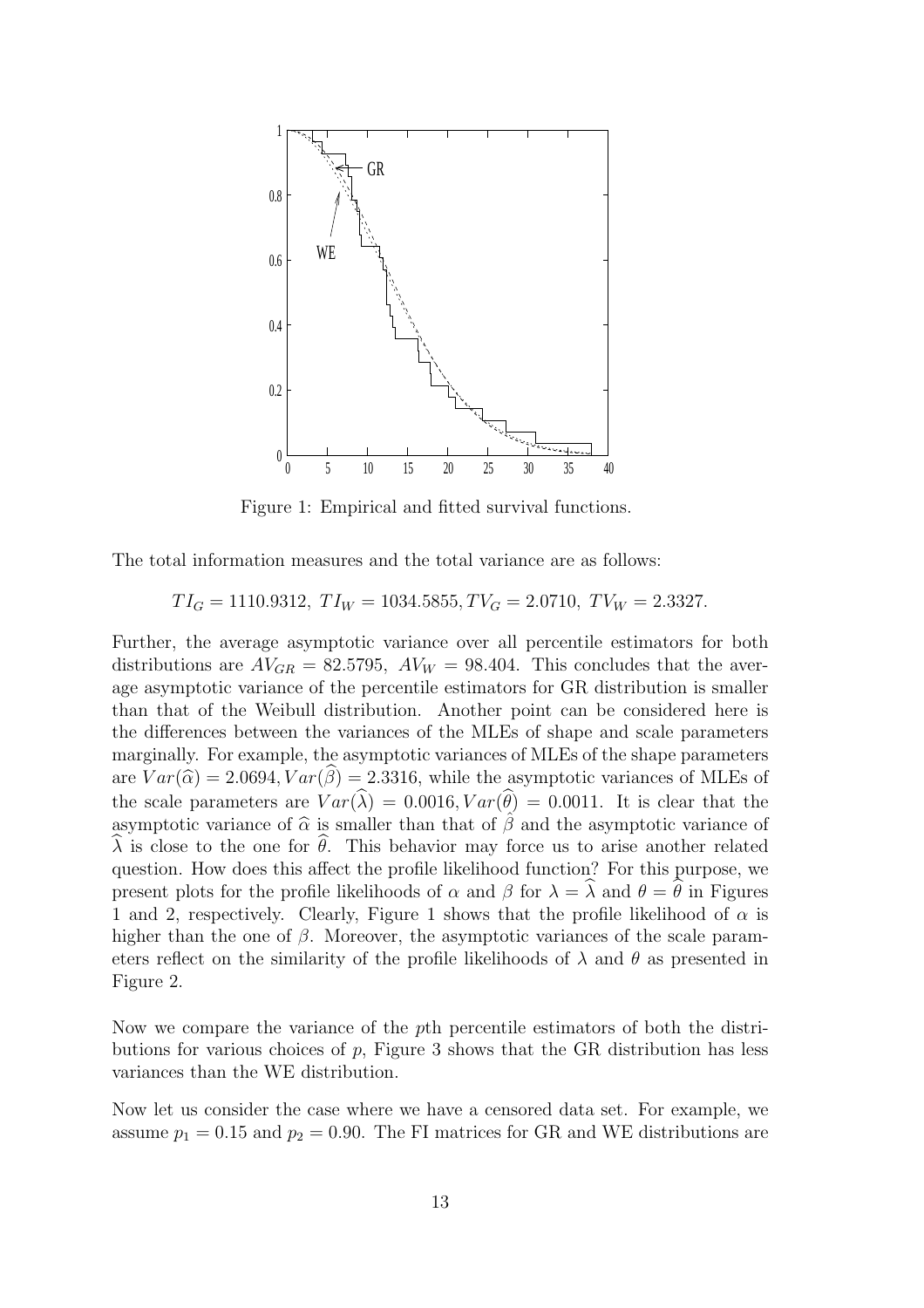



Figure 2: Profile likelihood of  $\alpha$  and  $\beta$ when  $\lambda$  and  $\theta$  are fixed.

Figure 3: Profile likelihood of  $\lambda$  and  $\theta$  when  $\alpha$  and  $\beta$  are fixed.

computed to be

$$
I_G(\hat{\alpha}, \hat{\lambda}) = \begin{pmatrix} 0.1874 & -4.9439 \\ -4.9439 & 274.4570 \end{pmatrix} \text{ and } I_W(\hat{\beta}, \hat{\theta}) = \begin{pmatrix} 0.1766 & 7.9751 \\ 7.9751 & 775.5850 \end{pmatrix}.
$$

respectively. Based on the FI matrices for complete and censored data sets, it is observed the loss of information due to truncation for GR distribution is much more than WE distribution. Another additional tool, we have plotted the asymptotic variances of the pth percentile estimators for censored samples in Figure 3. From Figure 3, it is clear that the loss of information due to truncation for GR is much more than WE.

#### 4.2 Comparison

In this section we carried out an extensive Monte Carlo simulation experiments to see how the proposed Fisher information measures behave compared to other well-known methods for discriminating between the GR and WE distributions. The MLE's of  $\alpha$  and  $\lambda$  as well as the MLE's of  $\beta$  and  $\theta$  are determined using the Newton's Raphson method under the GR and WE parent distributions, respectively. In our case, the information distance between GR and WE distributions is defined as

$$
FD_n = TI_G(\widehat{\alpha}, \widehat{\lambda}) - TI_W(\widehat{\beta}, \widehat{\theta}).
$$
\n(7)

Then based on (7), we choose GR or WE distribution as the preferred fit if  $FD_n > 0$ or  $FD_n < 0$ , respectively. Similarly, one can define the distance between the average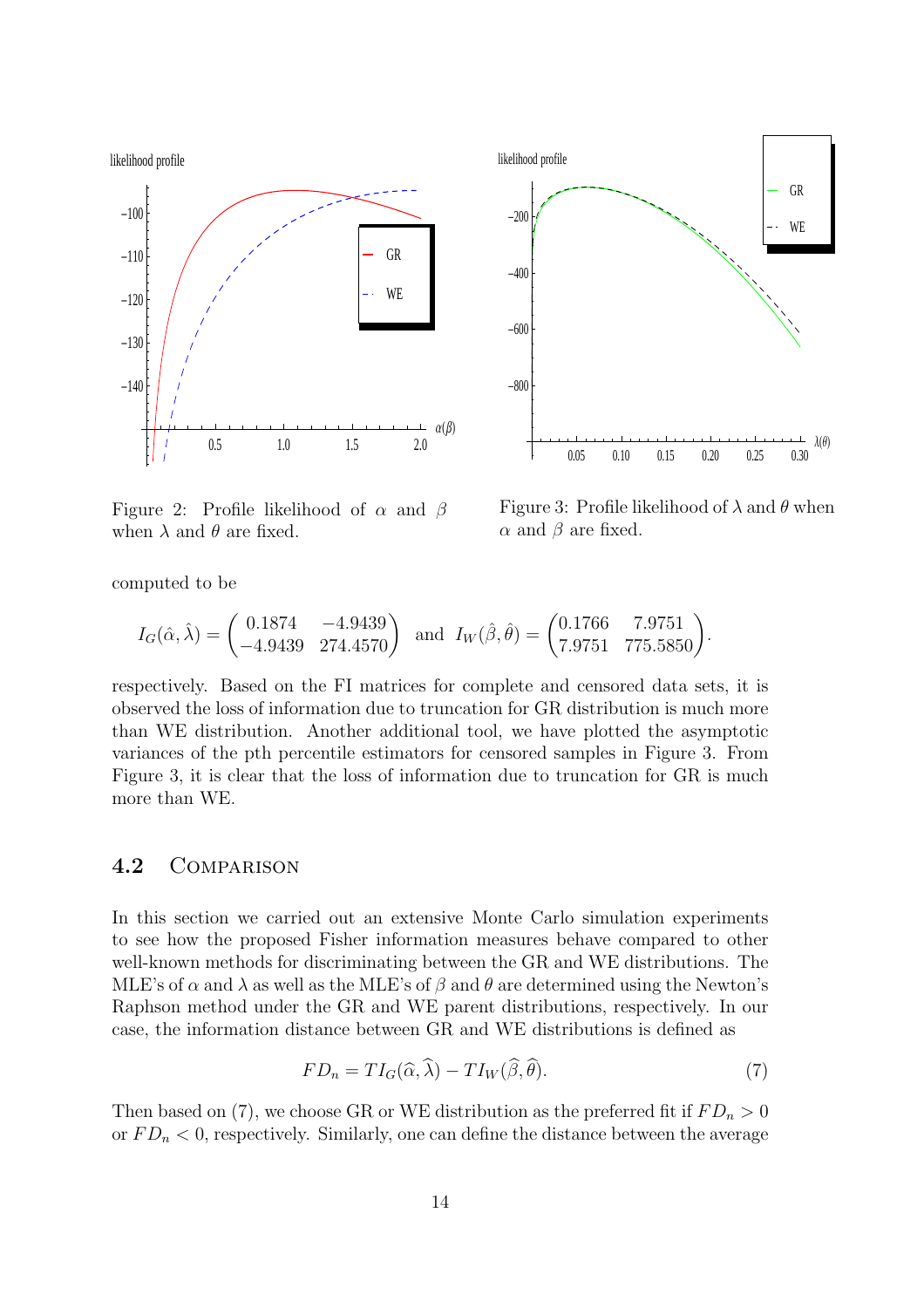

Figure 4: The variances of the pth percentile estimators for GR and WE distributions for complete sample.

Figure 5: The variances of the pth percentile estimators for GR and WE distributions for censored sample.

asymptotic variances of GR and WE distributions as

$$
AVD_n = \int_0^1 Var_{GR}(p) dp - \int_0^1 Var_{WE}(p) dp.
$$
 (8)

On the basis of (8), the GR or WE is the preferred fitted distribution if  $AVD_n < 0$ or  $AVD_n > 0$ . For a particular sample size n, we generate samples from the GR and WE with different shape parameters. In each case, we compute the MLE's and substitute the respective values of the parameters into  $FD_n$  and  $AVD_n$  in (7) and (8). We replicate the process M=1000 times and compute the probability of correct selection (PCS) in each case. Under the assumption that the true distribution is  $GR(\alpha, 1)$ , the approximate PCS based on Fisher information and average asymptotic variance can be described as follows:

$$
PCS_{FD} = P(FD_n > 0) \approx \frac{\text{\# of } FD_n \text{ values } > 0}{M},
$$

and

$$
PCS_{AVD} = P(AVD_n < 0) \approx \frac{\text{\# of } AVD_n \text{ values} < 0}{M}.
$$

The PCSs based on the RML and K-S distance are also computed and compared with the respective PCSs values obtained using Fisher information and average asymptotic variance of the pth percentiles discussed here. The results, up to 2 decimal places, are reported in Tables 6 and 7. It is worth mentioning that under GR (WE) parent, the shape parameter value  $\alpha = 1(\beta = 2)$  is a critical value,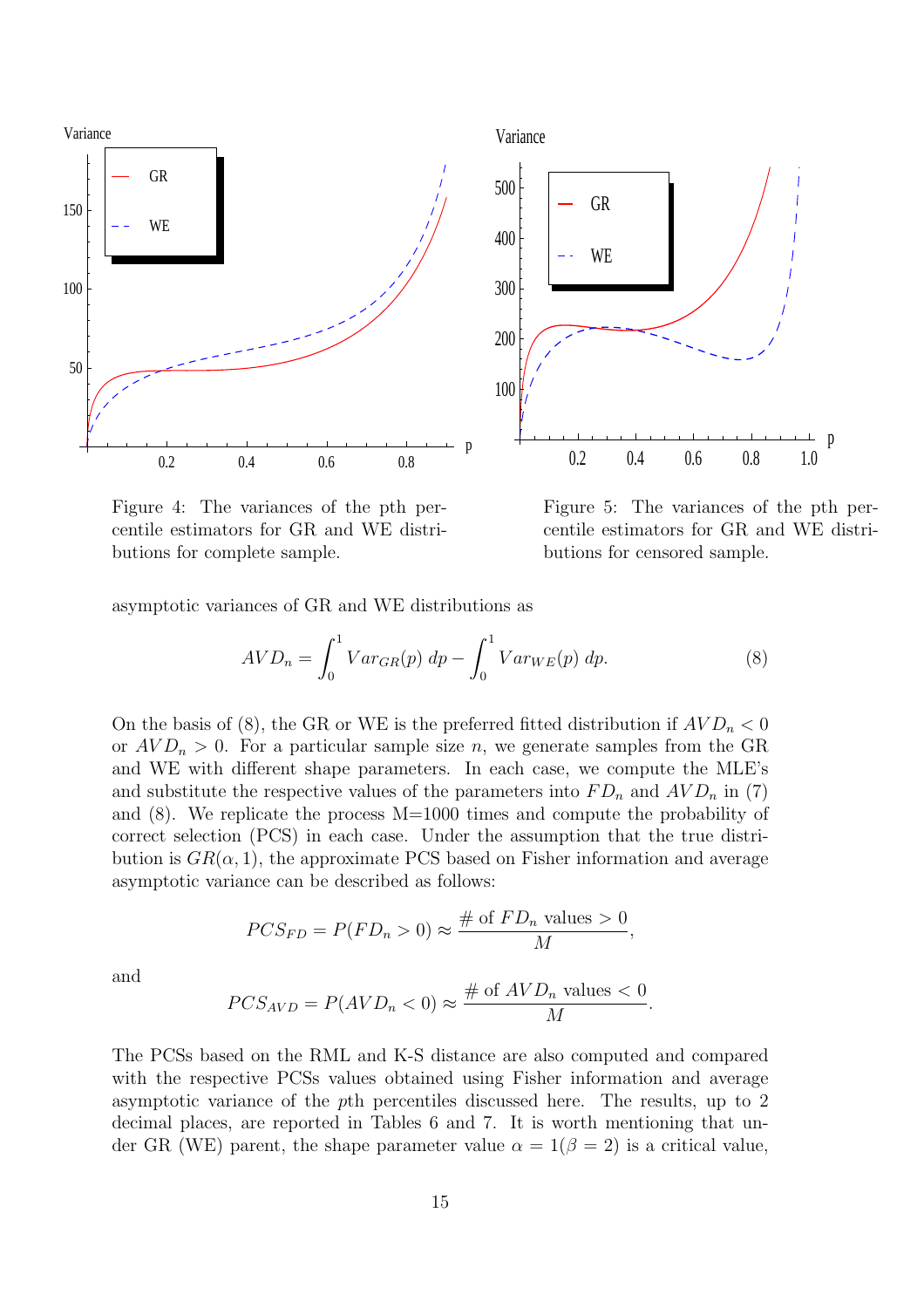respectively. At these values, both distributions are close in terms of Kullback-Leibler distance. From Table 6, it can be seen, from these numerical results that the Fisher information and asymptotic variance procedures outperform RML and K-S distances in discriminating between the two distributions when  $\alpha$  is below 1. Interestingly, the discrimination procedure using the variance of the median method outperforms RML or K-S procedure for all parameter values. In addition, the results in Table 7, show that the Fisher information and asymptotic variance do quite well when compared to RML and K-S distances with shape parameter values  $\beta$  tend to be large ( $\beta > 2$ ). For  $\beta < 2$ , the result is reversed. The performance based on the variance of the median outperforms other method when the shape parameter of the Weibull distribution is less than one. This assures that there are situations where Fisher information and asymptotic variance criteria work effectively in discriminating between both distributions. We have the following recommendations in discriminating between Weibull and GR distribution. If the empirical evidence, say for example scaled TTT plot, indicates that the parent distribution has a decreasing or bathtub shaped hazard function, then use variance of the median method, otherwise use RML. The natural question does arise: what happens if we want to discriminate between other types of distributions. More work is needed along that direction.

### 5 Conclusions

In this article, we have compared the Fisher information matrices of GR and WE distributions. The asymptotic variances as well as the average asymptotic variances of the percentile estimators are also computed and compared for these two distributions. We have proposed to use the Fisher information measures to discriminate between these two distributions. It is observed that the proposed method works very well in general, and it outperforms some of the existing methods for certain cases.

Acknowledgement: The authors are thankful to the referees for their valuable suggestions on the previous version of this manuscript.

# References

- [1] Ahmad, K.E., Fakhry, M.E. and Jaheen, Z.F. (1997), Empirical Bayes estimation of P(X < Y ) and characterization of Burr Type X model, *Journal of Statistical Planning and Inference* 64, 297 - 308.
- [2] Aarset, M. V. (1987). "How to identify a bathtub hazard rate", *IEEE Transactions on Reliability* 36, 106 - 108.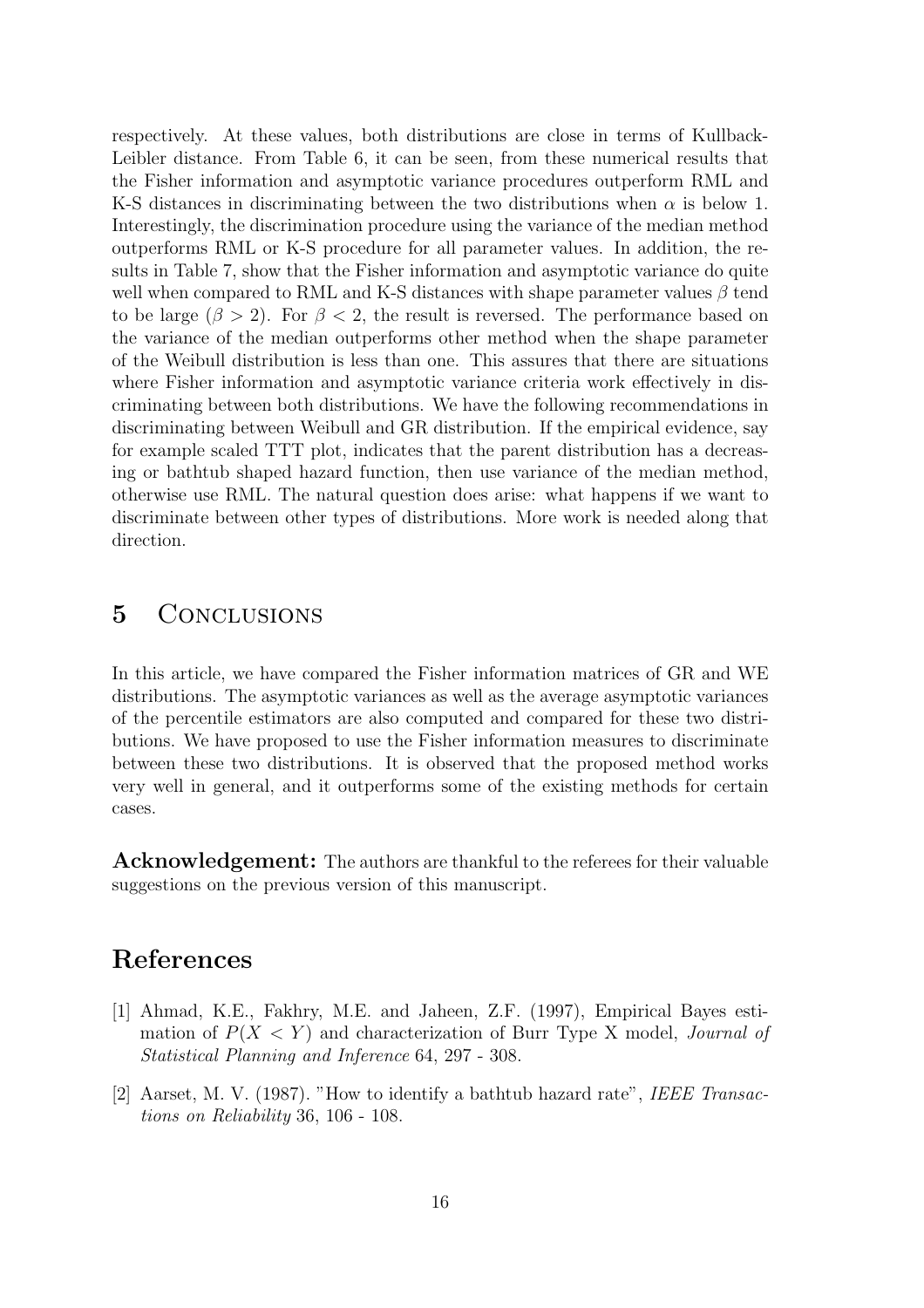- [3] Alshunnar, F.S., Raqab, M.Z. and Kundu, D. (2010). On the comparison of the Fisher information of the log-normal and Weibull distributions, *Journal of Applied Statistics* 37, 391 - 404.
- [4] Bain, L.J. and Engelhardt, M. (1991). *Statistical Analysis of Reliability and Life-Testing Models*, 2nd. Edition, Marcel and Decker, New York.
- [5] Dumonceaux, R. and Antle, C. E. (1973). Discrimination between the log-normal and the Weibull distributions, *Technometrics* 15, 923-926.
- [6] Gupta, R.D. and Kundu, D. (2006). On comparison of the Fisher information of the Weibull and GE distributions, *Journal of the Statistical Planning and Inference*, 136, 3130 - 3144.
- [7] Johnson, N.L., Kotz, S. and Balakrishnan, N. (1995). *Continuous Univariate Distribution Vol. 1*, 2nd Ed., New York, Wiley.
- [8] Kundu, D. and Raqab, M. Z. (2005). Generalized Rayleigh distribution: different methods of estimation, *Computational Statistics & Data Analysis* 49, 187-200.
- [9] Kundu, D. and Raqab, M. Z. (2007). Discriminating between the generalized Rayleigh and log-normal distribution, *Statistics* 41, 505-515.
- [10] Mudholkar, G.S. and Srivastava, D.K. (1993). Exponentiated Weibull family for analyzing bathtub failure data, *IEEE Transactions on Reliability* 42, 299-302.
- [11] Mudholkar, G.S., Srivastava, D.K. and Freimer, M. (1995). The exponentiated Weibull family: A re-analysis of the bus motor failure data, *Technometrics* 37, 436-445.
- [12] Pascual, F. G. (2005). Maximum likelihood estimation under misspecified lognormal and Weibull distributions, *Communications in Statistics- Simulation & Computations* 34, 503-524.
- [13] Raqab, M. Z. (2013). Discriminating between the generalized Rayleigh and Weibull distributions, *Journal of Applied Statistics* 40(7), 1480-1493.
- [14] Raqab, M. Z. and Kundu, D. (2006). Burr type X distribution: revisited, *Journal of Probability and Statistical Sciences* 4, 179 - 193.
- [15] Surles, J.G. and Padgett, W.J. (2001). Inference for reliability and stressstrength for a scaled Burr Type X distribution, *Lifetime Data Analysis*, vol. 7, 187-200.
- [16] Yu, H. F. (2007). Mis-specification analysis between normal and extreme value distributions for a linear regression model, *Communications in Statistics-Theory & Methods* 36, 499-521.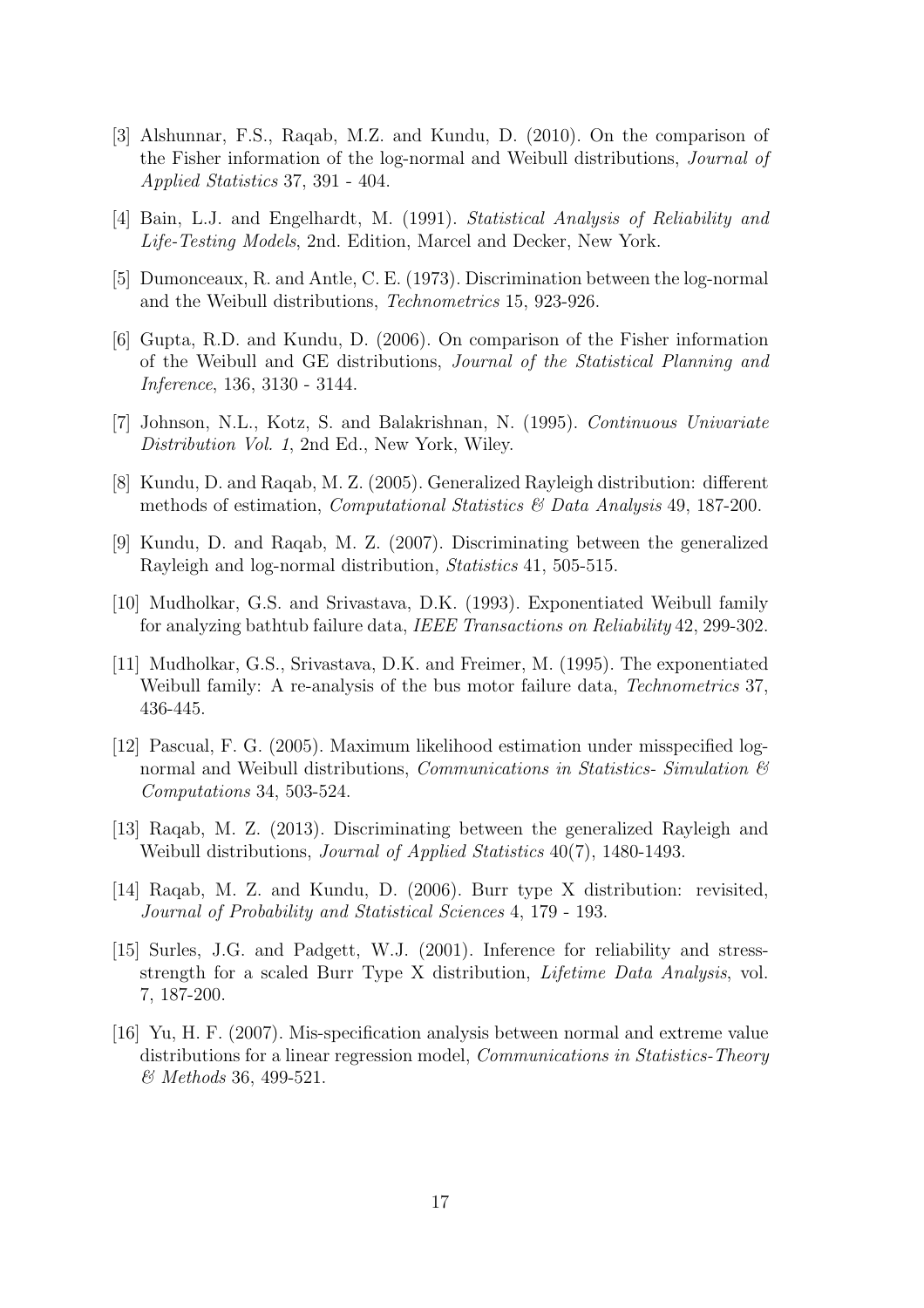|          |                  |      | Disc. Proc. |      |           |      |  |  |
|----------|------------------|------|-------------|------|-----------|------|--|--|
| $\alpha$ | $\boldsymbol{n}$ | RML  | K-S         | FI   | AV        | VМ   |  |  |
| 0.5      | 20               | 0.68 | 0.40        | 0.99 | 0.97      | 0.76 |  |  |
|          | 30               | 0.68 | 0.45        | 1.00 | 0.99      | 0.76 |  |  |
|          | 40               | 0.72 | 0.47        | 1.00 | 1.00      | 0.72 |  |  |
|          | 50               | 0.74 | 0.51        | 1.00 | 1.00      | 0.72 |  |  |
| 0.6      | 20               | 0.63 | 0.40        | 0.96 | 0.97      | 0.87 |  |  |
|          | 30               | 0.63 | 0.37        | 0.99 | 0.98      | 0.90 |  |  |
|          | 40               | 0.67 | 0.43        | 1.00 | 0.99      | 0.94 |  |  |
|          | 50               | 0.68 | 0.44        | 1.00 | 1.00      | 0.93 |  |  |
| 0.7      | 20               | 0.60 | 0.39        | 0.88 | 0.92      | 0.93 |  |  |
|          | 30               | 0.59 | $\rm 0.36$  | 0.96 | 0.95      | 0.96 |  |  |
|          | 40               | 0.60 | 0.37        | 0.97 | 0.98      | 0.98 |  |  |
|          | 50               | 0.64 | 0.39        | 0.99 | 0.99      | 0.98 |  |  |
| 0.8      | 20               | 0.54 | 0.41        | 0.77 | 0.82      | 0.97 |  |  |
|          | 30               | 0.53 | 0.37        | 0.85 | 0.89      | 0.98 |  |  |
|          | 40               | 0.57 | 0.39        | 0.91 | 0.94      | 0.99 |  |  |
|          | 50               | 0.56 | 0.38        | 0.93 | 0.96      | 1.00 |  |  |
| 1.0      | 20               | 0.50 | 0.47        | 0.50 | 0.69      | 0.94 |  |  |
|          | 30               | 0.46 | 0.45        | 0.56 | 0.75      | 0.97 |  |  |
|          | 40               | 0.50 | 0.45        | 0.57 | 0.77      | 0.99 |  |  |
|          | 50               | 0.51 | 0.42        | 0.61 | 0.81      | 0.99 |  |  |
| 1.5      | 20               | 0.50 | 0.64        | 0.08 | 0.45      | 0.88 |  |  |
|          | 30               | 0.56 | 0.64        | 0.06 | 0.51      | 0.94 |  |  |
|          | 40               | 0.58 | 0.64        | 0.04 | 0.51      | 0.97 |  |  |
|          | 50               | 0.58 | 0.62        | 0.03 | 0.52      | 0.98 |  |  |
| 2.0      | 20               | 0.57 | 0.69        | 0.01 | 0.45      | 0.85 |  |  |
|          | 30               | 0.60 | 0.72        | 0.01 | 0.44      | 0.91 |  |  |
|          | 40               | 0.62 | 0.67        | 0.00 | 0.48      | 0.95 |  |  |
|          | 50               | 0.65 | 0.73        | 0.00 | 0.47      | 0.97 |  |  |
| 5.0      | 20               | 0.69 | 0.79        | 0.00 | 0.55      | 0.84 |  |  |
|          | 30               | 0.70 | 0.79        | 0.00 | 0.54      | 0.87 |  |  |
|          | 40               | 0.78 | 0.83        | 0.00 | 0.63      | 0.92 |  |  |
|          | 50               | 0.83 | 0.85        | 0.00 | 0.63      | 0.96 |  |  |
| 10.0     | 20               | 0.73 | 0.84        | 0.00 | $_{0.62}$ | 0.82 |  |  |
|          | 30               | 0.80 | 0.85        | 0.00 | 0.70      | 0.88 |  |  |
|          | 40               | 0.84 | 0.88        | 0.00 | 0.74      | 0.93 |  |  |
|          | 50               | 0.87 | 0.90        | 0.00 | 0.76      | 0.95 |  |  |
| 20.0     | 20               | 0.75 | 0.84        | 0.00 | 0.69      | 0.82 |  |  |
|          | 30               | 0.83 | 0.87        | 0.00 | 0.75      | 0.90 |  |  |
|          | 40               | 0.89 | 0.90        | 0.00 | $_{0.82}$ | 0.93 |  |  |
|          | 50               | 0.91 | 0.92        | 0.00 | 0.85      | 0.95 |  |  |

Table 6: The simulated PCSs when the null distribution is GR.